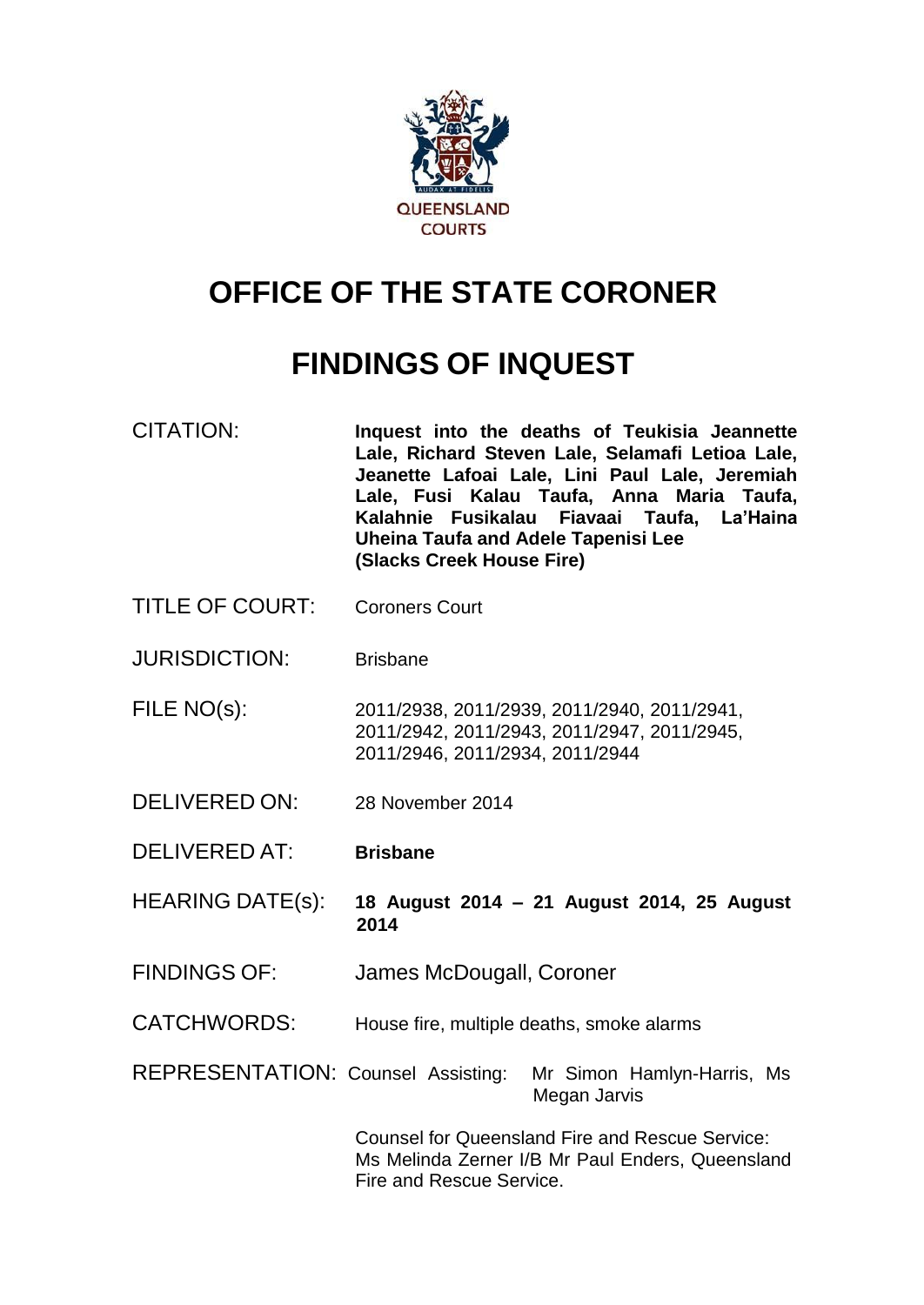# Contents

| STATE CRIME OPERATIONS COMMAND ARSON INVESTIGATION UNIT 21 |
|------------------------------------------------------------|
|                                                            |
| University of Queensland Material Performance tests  23    |
|                                                            |
|                                                            |
|                                                            |
| Insufficient awareness of the dangers of a house fire  24  |
|                                                            |
|                                                            |
|                                                            |
|                                                            |
|                                                            |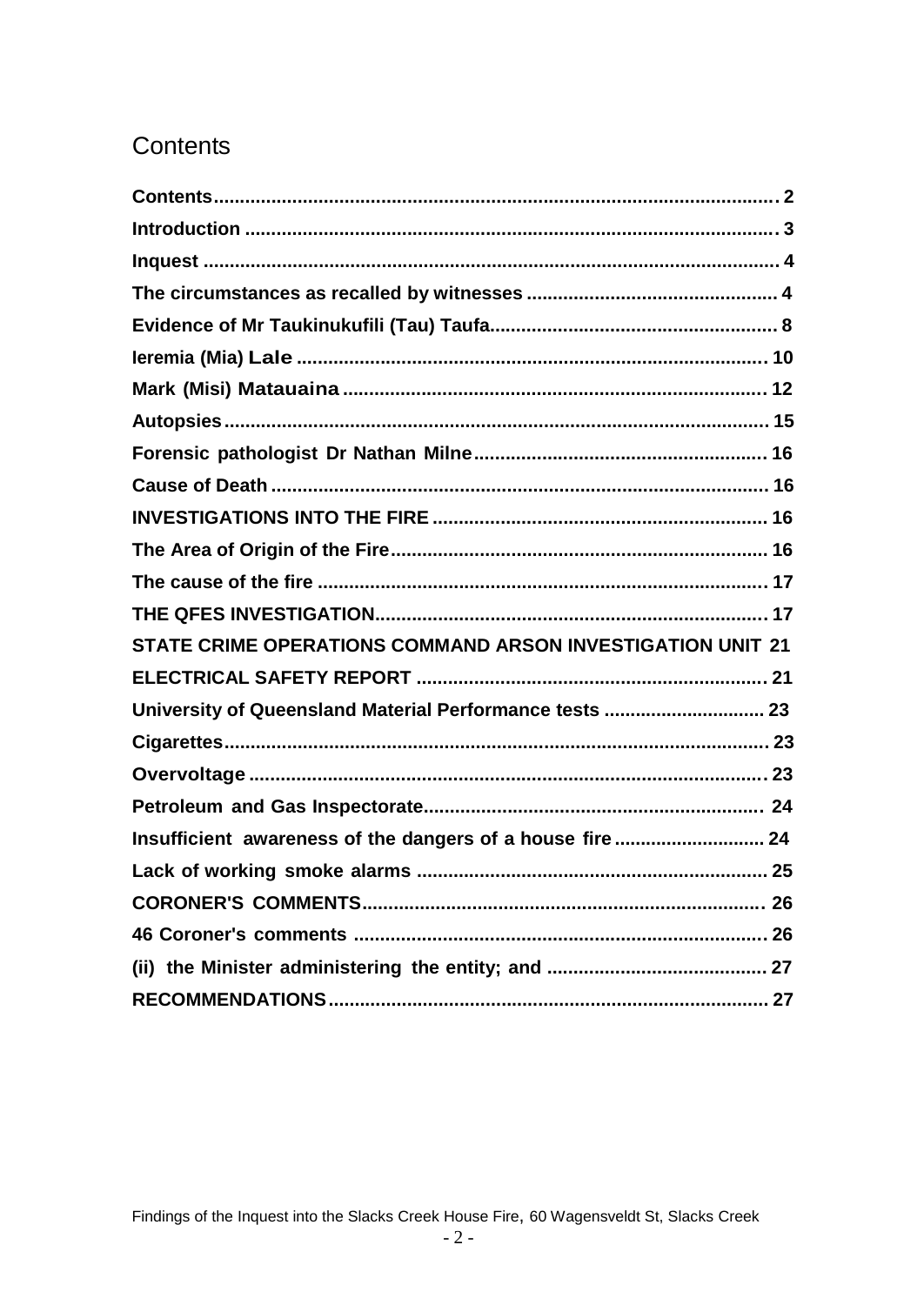#### **INTRODUCTION**

A few minutes before midnight on 23 August 2011, a fire started on the ground floor of the house occupied by the Taufa family and Lale family at 60 Wagensveldt Street, Slacks Creek, Queensland. The first of twenty three (23) '000' emergency calls was made to emergency services at 12.04am on 24 August 2011.

The Queensland Fire and Emergency Service (QFES) crew at Woodridge Station were notified of the fire at approximately 12.05am. They arrived at the scene at 12.11am. By the time they arrived at the scene, police were already in attendance and the house was already fully engaged by the fire.

The fire was to cause the greatest loss of life in a domestic house fire in Australian history.

Eleven (11) people lost their lives including eight (8) children under 18. The deceased were:

| <b>Fusi Kalau TAUFA</b>          | born 9 March 1954      | aged 57 |
|----------------------------------|------------------------|---------|
| <b>Teukisia Jeanette LALE</b>    | born 26 April 1969     | aged 42 |
| Anna Malaia TAUFA                | born 8 February 1988   | aged 23 |
| Jeremiah LALE                    | born 30 September 1993 | aged 17 |
| Lini Paul LALE                   | born 2 August 1994     | aged 17 |
| Adele Tapanese LEE               | born 20 June 1996      | aged 15 |
| Jeanette Lafoia LALE             | born 18 October 21997  | aged 13 |
| Selemafi Letoia LALE             | born 3 June 2002       | aged 9  |
| <b>Richard Steven LALE</b>       | born 15 December 2003  | aged 7  |
| La'haina Uheina TAUFA            | born 6 April 2005      | aged 6  |
| Kalahnie Fusikalau Fiavaii TAUFA | born 30 May 2008       | aged 3  |

Findings of the Inquest into the Slacks Creek House Fire, 60 Wagensveldt St, Slacks Creek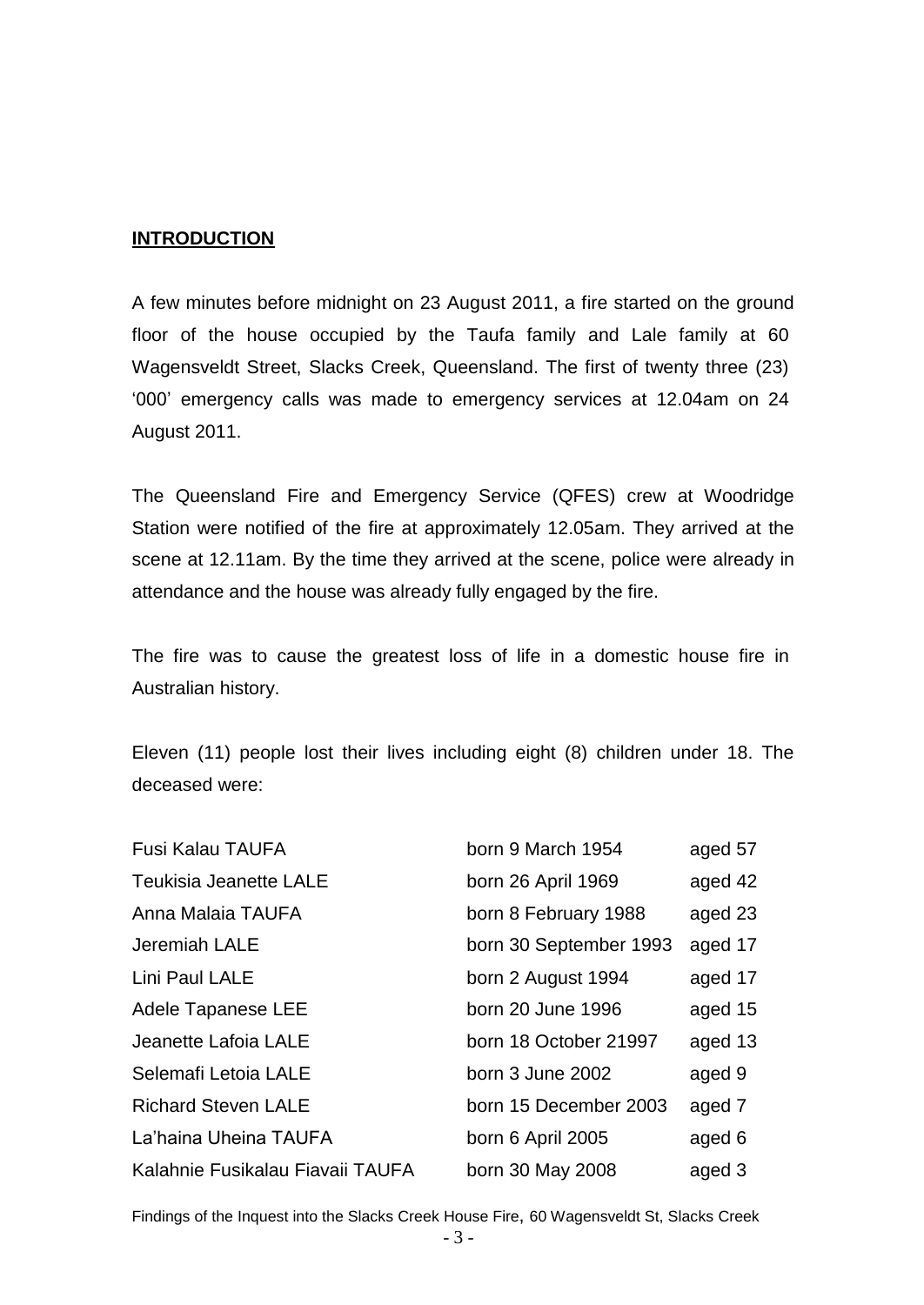# **INQUEST**

An inquest was held between 18 August 2014 and 25 August 2014. The following issues were considered at the inquest:

- a) The findings required by Section 45(2) of the Coroner's Act 2003; namely the identity of the deceased, when, where and how they died and what caused their deaths;
- b) The response of emergency services;
- c) The circumstances surrounding the deaths, particularly the cause of the fire and any factors that may have prevented the deceased persons from escaping the fire or otherwise contributed to their deaths;
- d) Whether any accommodation issues contributed to the circumstances in which the deaths occurred;
- e) Any actions that may be taken to help prevent deaths in similar circumstances happening in the future.

#### **The circumstances as recalled by witnesses**

The house at 60 Wagensveldt Street was a two story residence, partially built in on the ground floor. Downstairs there was a garage that was converted into an open plan office. This is where Taukinukufili (Tau) Taufa conducted a business preparing tax returns. This was divided off from the rest of the ground floor by a floor to ceiling curtain of cotton material across a distance of several metres.

Taking up almost half the remaining downstairs space was a bathroom and a bedroom. This was walled off from the remaining area by a besser block wall that did not reach the upper floor joists leaving an open space between the top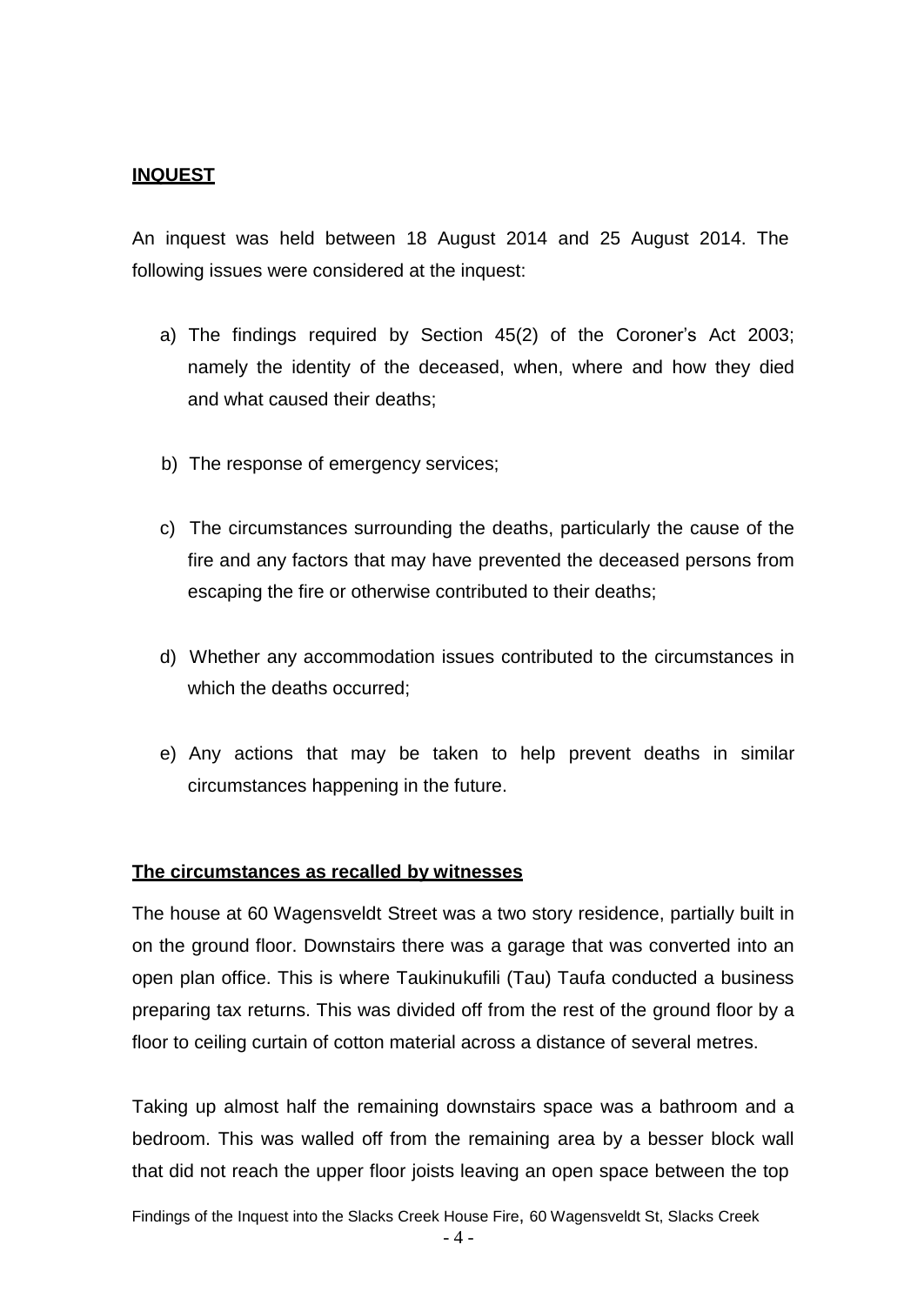of the wall and the floor joists. The besser block wall in the office area had a large grass mat (Tapa) hanging as a decoration.

There was a two story extension to the rear of the house. There were three nine kilo LPG gas cylinders and cooking utensils located in the downstairs rear extension area. There was also a laundry which was partially enclosed. The building was constructed of timber and Hardiplank on a brick base. There were wooden stairs supported by steel runners at the front of the house leading up to a timber balcony. There were similar stairs at the back of the house leading up to a small landing at the back door. The roof was iron. The bedrooms upstairs were all occupied. Upstairs there was also a sewing room, kitchen, bathroom, lounge and patio.

There were fifteen (15) people living in the house at the time. The Lale family had moved in approximately two weeks prior to the fire following the 2011 floods. There were fourteen (14) people in the house at the time the fire started and three (3) of them escaped. They were Mr Taukinukufili (Tau) Taufa, Mr Iremia (Mia) Lale and Mr Mark Matauaina. Each of these persons gave evidence at the inquest. The house was owned by Tau Taufa's son Sione Taufa. He had purchased it from Tau Taufa some years earlier. He did not reside there.

The first '000' call was made by Ms Kim Maria Almstetter who lived directly across the road from number 60, at number 53 Wagensfeldt Street. In evidence, Ms Almstetter said that she recalled hearing two loud bangs and she heard yelling from outside her house. She opened the front door to investigate and saw light from the flames coming from the lower left and upper left section of the house opposite. She called Queensland Emergency Services. She estimates that the flames were a third of the way across the house from her left to right and half way across the front veranda. She saw no police of fire emergency vehicles there at the time ad started calling out 'Fire! Fire! Fire!' Her partner, Mr Chambers told her to call '000'. She said the fire was getting worse and progressing quite quickly.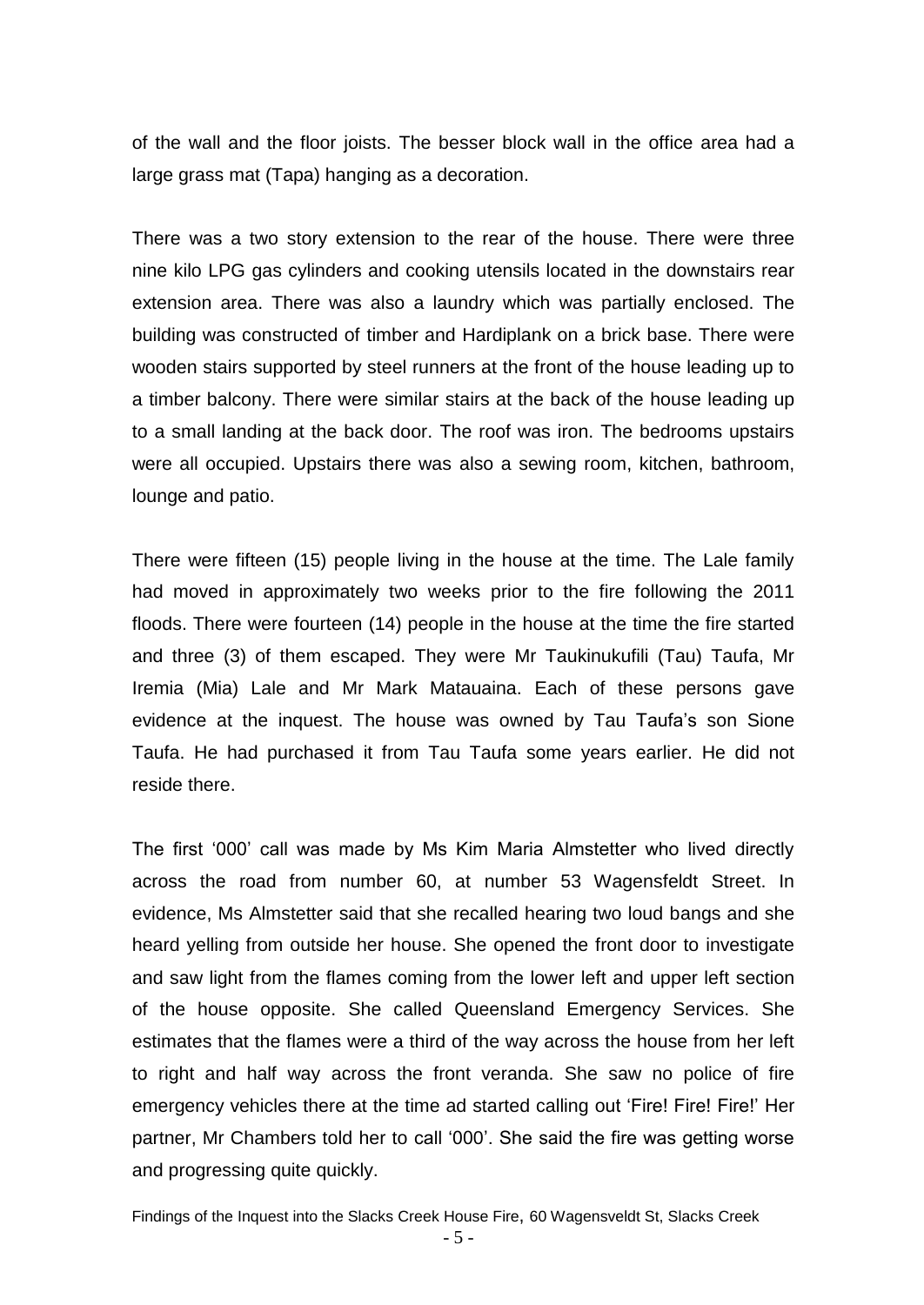Mark Anthony Chambers also gave evidence. Mr Chambers said he was woken up and "I ran down the hallway because a very ferocious glow was coming in our house. Looked – I thought it was actually our house, and I opened the front door and it was all in front of us. It was well alight by then." When asked by what he meant by "well alight" he said "inferno from bottom to top."

Mr Chambers was asked what else he saw and said "a couple of gentlemen standing on the right hand side of the house there near the trees. There's a bit of screaming and that carrying on. I don't know where that was coming from. I remember screaming, when Tau came running up and down the front of the house, sort of, you know, state of panic not knowing what to do and there was another gentleman. The were yelling up to the corner of the house and then the other gentleman with Tau, he fell to his knees and that's when Tau run up the side of the house – came around the back and then came flying down the other side near the trees. (He) had to hold on to all the trees to slow himself down, he was running that fast, and I remember the gas cylinders on the side of the house. I can just remember the hose was flapping around and the fire was coming out and how it had been ignited; it hadn't blown but the hose was shooting flames out."

Joveyl Floricon Bautista also gave evidence. He resided at number 47 Wagensfeldt Street. He said that he observed the fire prior to Queensland Police Service and Queensland Ambulance Service attending. He made a '000' call at 12.04am. Prior to making the call he said he's heard the sound of fireworks. From his bedroom window he could see the house was on fire. He said he came up the street to the corner diagonally opposite the house that was on fire. He recalls the whole street being lit up like it was daylight. He said he could feel the heat from where he was standing and said it was like standing next to a bonfire or furnace. He said he heard a high pitched female scream, something he would never forget. He also recalls the four wheel drive vehicle parked in front of the house catching on fire prior to the arrival of emergency services.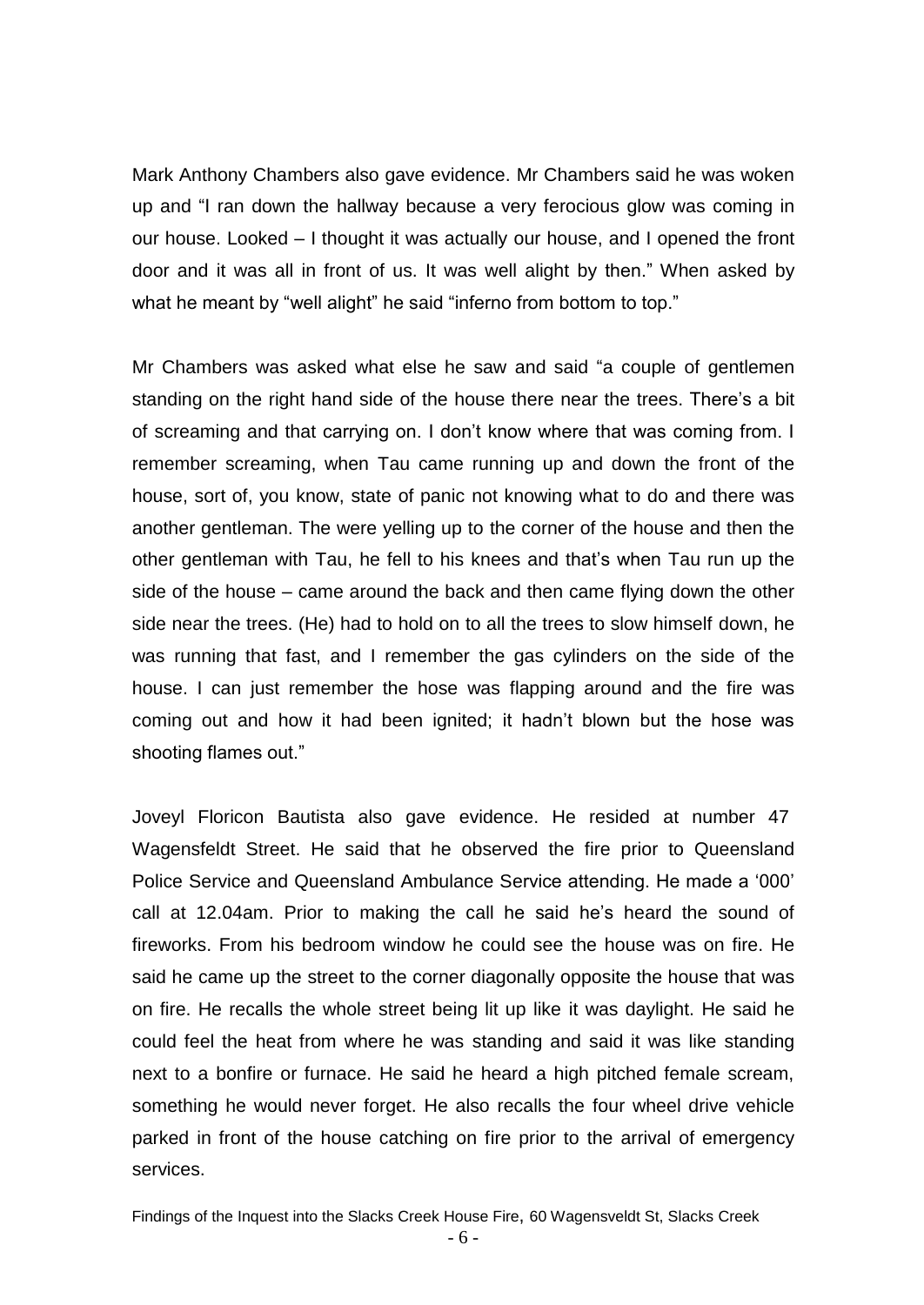Senior Constable Tony Adam Payne gave evidence that he and Senior Constable Manelie Brier-Mills commenced their shift at 10.00pm on the evening of 23 August 2011. They were contacted by police communications when they happened to be in Wagensveldt Street doing a welfare check. This was at 12.10am. They drove straight to 60 Wagensveldt Street arriving at the scene at 12.11am. He said that the two storey house was completely engulfed in flames as was a FWD vehicle parked in the front yard of the house adjacent to the front patio. As soon as he arrived he formed the view that there was no chance of entering the house to rescue any of the occupants. Senior Constable Brier-Mills also recalls the house being totally engulfed in flames when they arrived.

QFES station officer, Peter Mountain was in charge of the first crew that arrived at the scene. Mr Mountain noted that on his arrival that the house was well alight. He described the structure as being fully involved in fire and he was also quickly advised that there were possibly ten people inside the house. He carried out a risk assessment and determined that there was no prospect of anyone entering the house and attempting a rescue. He said this was due to the intensity and development of the fire. He said: *"this was the most welldeveloped house fire I have attended since joining the QFRS and also in my thirty two year career".*

On arrival, officer, Peter Mountain directed his crew to concentrate on the house. He then, using a hose from the appliance, concentrated on containing and neutralising the large gas bottles that were venting at the side the house. Numerous other QFES crews and appliances quickly attended and attempted to contain the fire and prevent it spreading to neighbouring properties.

Having regard to all of the evidence I find that that the response of emergency services, in particular, QFES and Queensland Police Service was both timely and appropriate.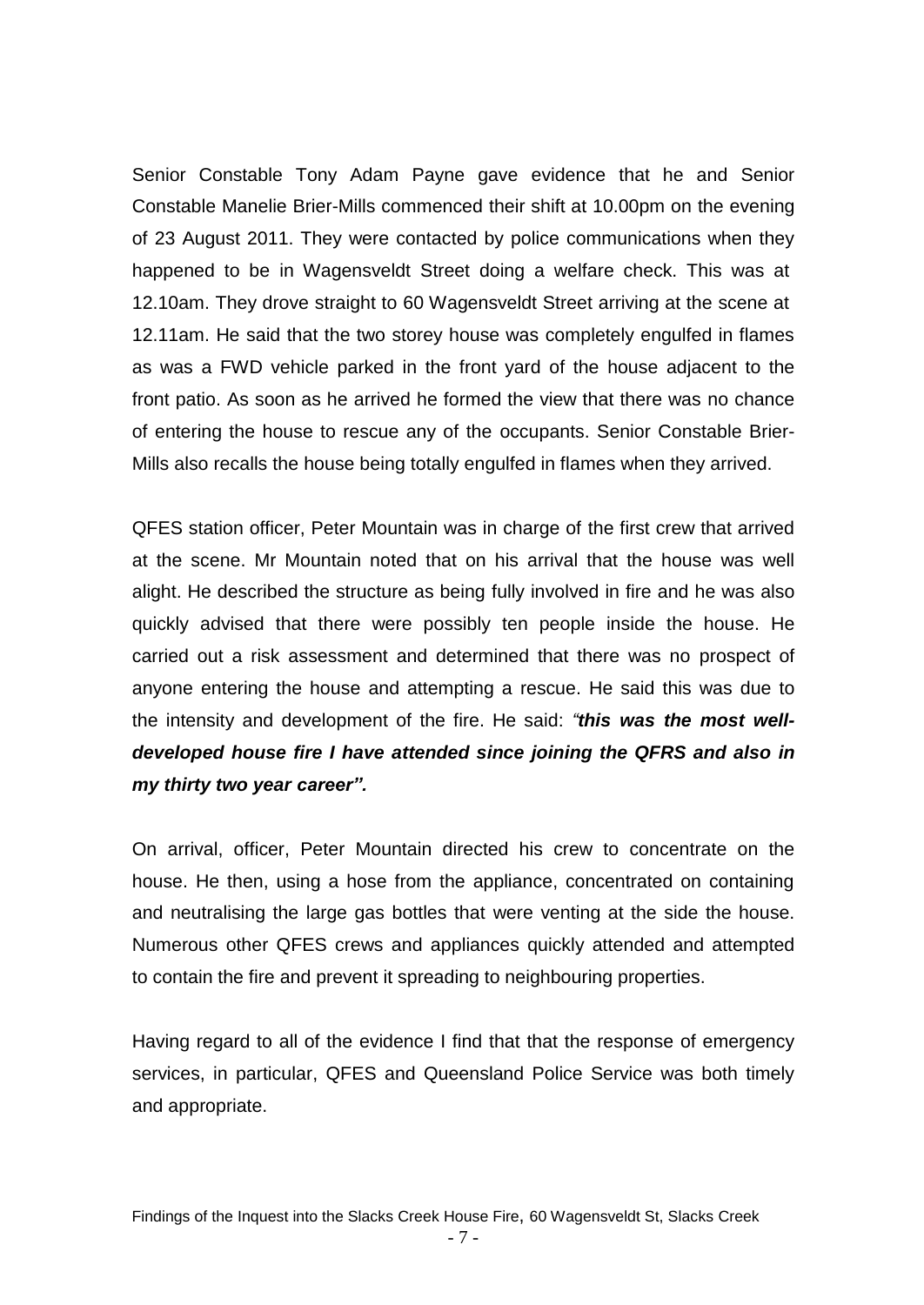# **Evidence of Mr Taukinukufili (Tau) Taufa**.

Late on the evening of Tuesday 23 August 2011, Mr Taukinukufili (Tau) Taufa was working at his desk in an office area in the built-in area under the house preparing tax returns. The thirteen other people in the house were all upstairs asleep. There were a number of electrical appliances in the office area, including a desk lamp, a fluoro light above the desk, a small fan heater under the desk, a computer, a radio, a freezer and an air-conditioning unit.

Mr Taufa recalls that around midnight he went upstairs to have a bath to refresh himself and continue working. He recalls leaving the desk lamp on, but thinks "that the fluoro light was off. Mr Taufa said he smoked about 10 cigarettes a day. He did not smoke upstairs.

Mr Taufa remembers being up stairs for about 10 minutes. When he smoked he normally kept an ashtray on his desk. He says in his statement that he does not recall having a cigarette at midnight, and thinks the last cigarette he had was at about 9 pm.

When he went upstairs, he kissed his wife, who was in the lounge room with his grand- daughter Lahaina and Kalahnie, and spoke briefly to her, but believes she then went straight back to sleep. He then went to his bedroom to change his clothing. He then walked to the bathroom, but the light bulb did not work, so he went to the kitchen to get a new bulb. It appears that he went back to the bathroom to replace the bulb but then (he can't remember why) he walked back out to the kitchen dining area. He remembers smelling smoke, and when he got to the kitchen, he saw smoke rising from between an uncovered floor boards and the lino in the kitchen.

Mr Taufa says in his statement that when he saw the smoke, he "raced back outside and down stairs". When he got downstairs he could see flames through the louvered windows of the laundry. The inside of the office was burning, and the flames appeared to him to be about six foot high. They appeared to be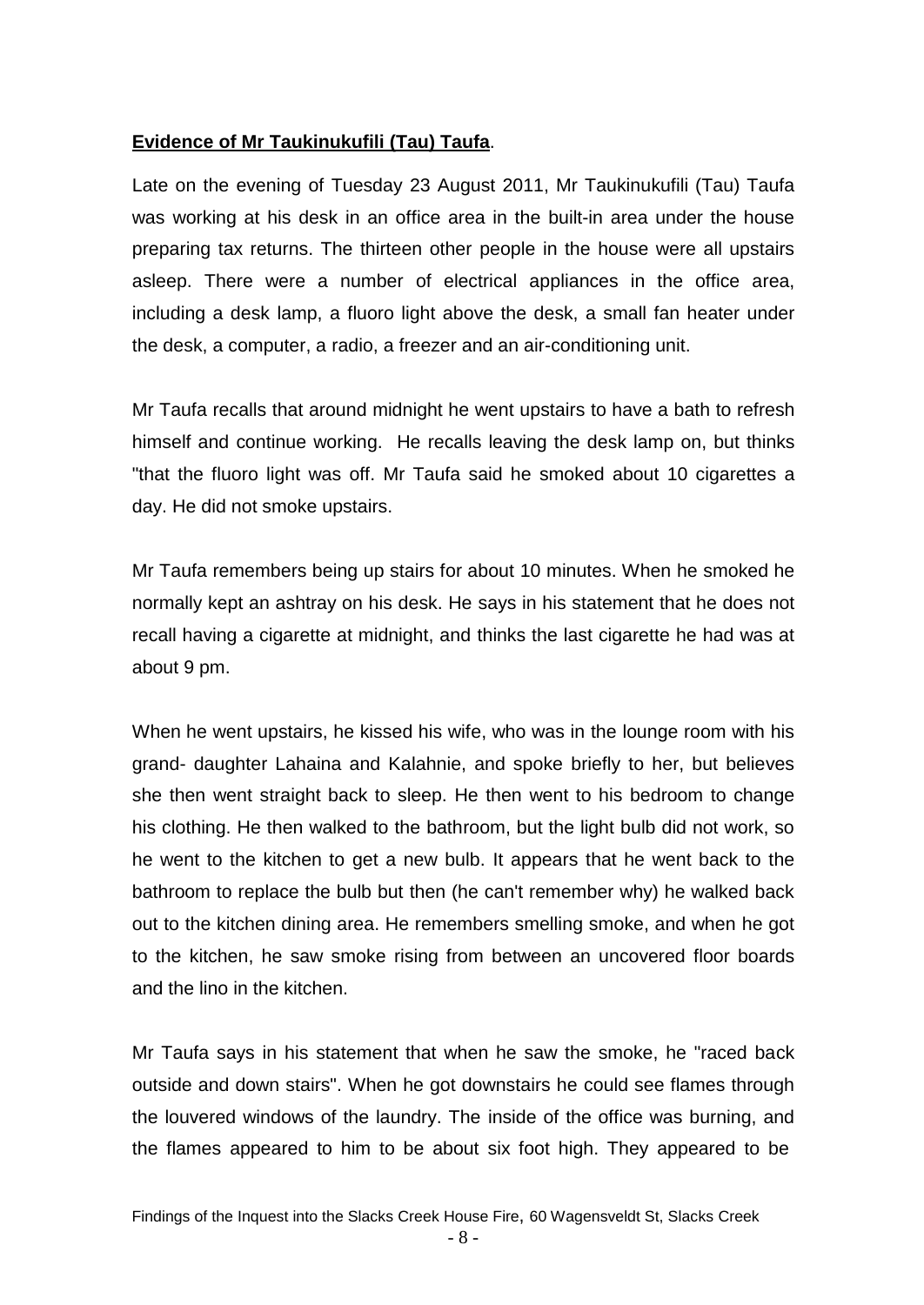around his desk In evidence at the hearing, Mr Taufa said that he could see the flames through the curtains dividing the office area from the laundry. Mr Taufa did not make a '000' call to emergency services. Nor did he try to alert the people asleep upstairs at that stage. He thought he would be able to contain the fire with the hose on the wall at the rear of the laundry. But when he turned the hose on, there was only a trickle of water coming out of it. By the time he got back to the fire with the hose, the fire had taken hold of a curtain dividing the downstairs room, and the flames appeared to have covered the whole office. He tried to flick water from the hose at the flames, but the water appeared to only travel about 1 metre to 1.5 metres from the nozzle.

Mr Taufa's statement continues:

"*At this stage I began to get worried. I remember screaming for help at this stage and Mia arrived to give me a hand. Again I don't recall how long this all took. It felt like it all occurred really quickly.*

*Mia and I continued to try to put the fire out. The fire just kept on spreading. It was at this point that the fire just took off. I don't know what happened. The fire just spread out along the ceiling and toward [the] rear of the room. I recall hearing a sort of explosion. I think it was some sort of can of something. I really don't know what it was. The fire just all of a sudden started spreading all through the*  room. I remember that flames became so intense and strong that it *forced us from the rear of the garage area. I had to... retreat to the rear of the house to get away from the fire. I recall that Mia was still trying to reach the fire with the hose. Mia was standing next [to the] concrete post at the end of the laundry wall. I remember that we were both shouting to get our families up and out of the house. From the time I had first come back down stairs to now I think only about 5 minutes had past.*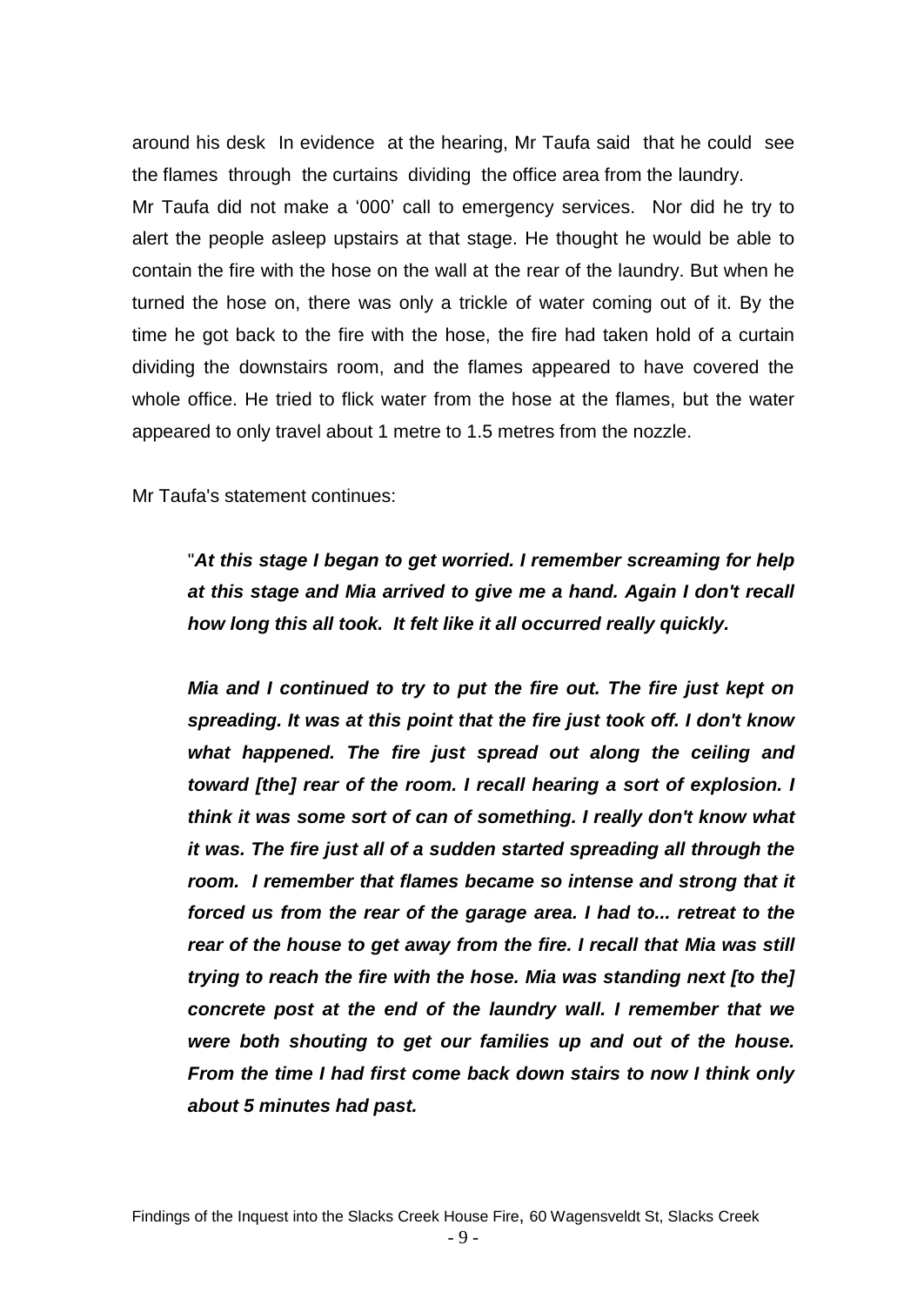*At this time I started to scream loudly to wake up family so they could get out of the house. I remember screaming and screaming. The fire took over the office so quickly and became so intense that I had to get away from the house. I remember trying to get to the back stairs. When I saw the top of the stairs they were already engulfed with flames. I could not get up this stairs to get into the house.*

*I had run to the front of the house by the northern side of the house. The flames were so intense by this time that the four wheel drive that was parked at the front of the house burst into flames. I remember seeing the top of the front stairs already engulfed in flames. I remember during this time screaming for my family to get up and get out of the house. When I ran back to the rear of the house I recall seeing both Mia and Misi running around the rear of the house screaming for the family to get out of the house. When I got to the south side of the house I could see that the flames were coming out of the gaps that were between the downstairs wall and the second story timber floor. I recall running down this side of the house when the flames just leapt out of a gap that was in the southern wall. I also recall that I sustained some burns to my forearms and face from the intense heat."*

Mr Taufa's oral evidence at the inquest was essentially to the same effect as his statement with some minor variations.

#### **Ieremia (Mia) Lale**

Mr Ieremia Lale had lived at the house with his wife and five children since 4 June 2011, after living in Bellbird Park for about a year. Mr Lale worked as a machine operator at Salisbury and had worked a 6am to 2pm shift on 23 August 2011.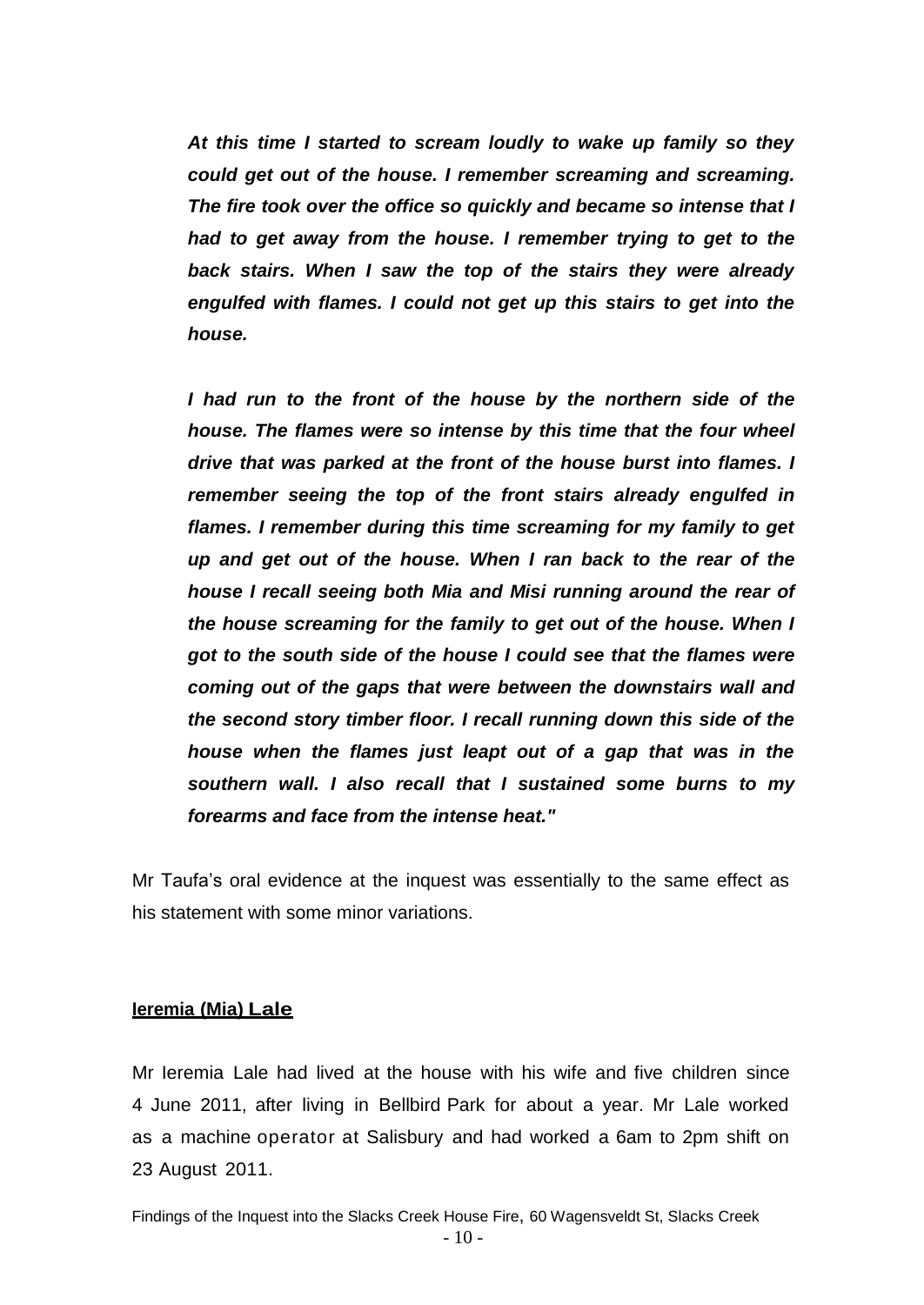Mr Lale says in his statement that in the three months he lived in the house, only once was the oven in the kitchen upstairs used, as all the main meals were prepared downstairs using portable gas cook tops. Mr Lale is a smoker but says that he mainly smoked at the rear of the house. He describes Mr Tau Taufa as a "heavy smoker".

On the night of Tuesday 23 August 2011, Mr Lale went to bed some time after 7pm in the bedroom that he occupied with his wife and two youngest children, at the right rear of the house. His statement continues:

> *"The next thing I recall was being woken up by Tau yelling from downstairs but I can't recall what he was saying. I remember getting up and hearing Fusi yelling fire fire fire and going off into other rooms. I got up and looked out of the window and remember seeing flames consuming the bottom section of the house. I ran out of the bedroom and ran into Fusi in the hallway. I recall struggling to breath as smoke and fire filled the upper level of the house*

> *... I remember feeling the heat and seeing smoke and flames within the house upstairs. I remember it was pitched black inside the lounge and recall seeing that the back steps were burnt out and flames had filled the lounge and also were [in] the girl's room along with Tau's room. I remember that everyone upstairs were awake at the time. I remember that it was so dark inside the house that you could not see your hand in front of your face if you tried.*

> *I turned back and ran towards the front door and found that it was also burnt out and engulfed by smoke and fire. I remember yelling to my wife to return to our bedroom as I made my way back. At this time, I don't recall running into anyone or seeing*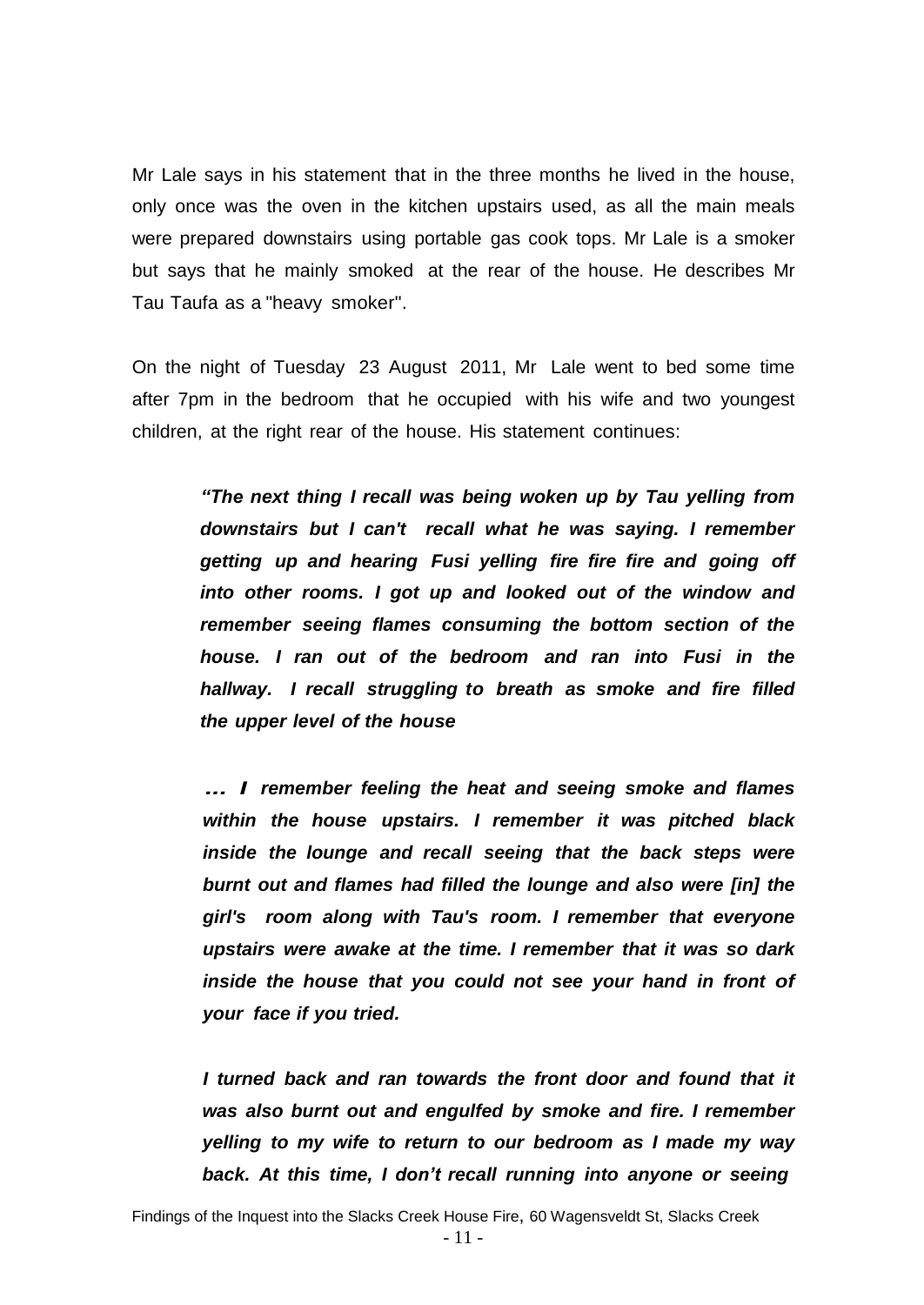*anyone. When I got back into our room, I found that my wife and two young kids were nowhere to be seen. I stood there and called out to her but I didn't hear any replies. By now the fire has fully engulfed upstairs and I could see out the bedroom window that the flames were up to the window sill. I did not go into any other rooms.*

*I was not wearing any shoes in the house and I recall feeling the heat from the floor boards. After not hearing anyone reply to my calling, I then jumped out the bedroom window and ran to the front of the house to find my family. I remember feeling the heat from the fire and recall downstairs being engulfed by the fire. I remember seeing*

*Misi and Tau on the road but I didn't speak to them because I was looking for my wife and kids. I thought that they got out before me but I couldn't find them. I recall hearing the first explosion at this time and I think it was my car. Shortly after this, emergency crews turned up and worked on the fire."*

# **Mark (Misi) Matauaina**

Mr Matauaina had been in a relationship with Anna (Ana) Taufa for about 8 years. They had two daughters, La'Haina aged 6 and Kalahnie aged 3. Anna and the two children lived at 60 Wagensveldt Street, and he stayed over there usually two or three times a week. Anna and their children occupied the front right bedroom of the house.

On Tuesday 23 August 2011, he had worked the first day of a job as a casual labourer at Carole Park. That evening, he and Anna arrived home at about 9 or 9.30pm. He had to get up early for work the next morning. He recalled going to bed, and being woken during the night. According to his statement: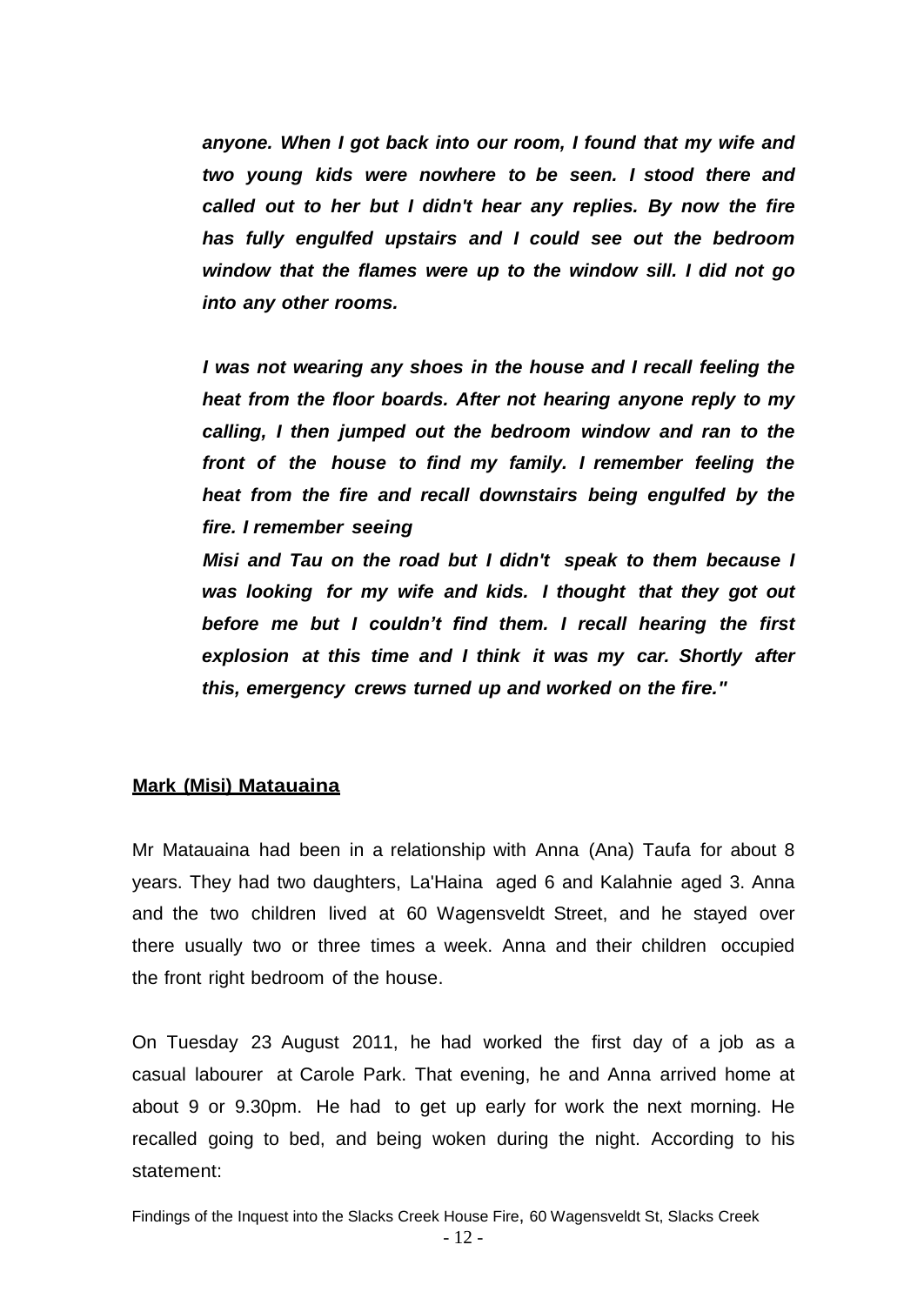"*Once in Ana's room, I went to sleep on the bed which was underneath the window... I am aware that Ana came to bed, but I don't know when that was.*

*The next thing that I remember is hearing Fusi's screaming. I don't have any idea what time this was. The screaming was coming from the front upstairs living room area. I remember thinking that something was wrong so I jumped up out of bed, and I opened the bedroom door. I ran down the hallway towards the screams. I think I followed Ana down the hallway, although I can't be sure if Ana was in front of me, or behind me.*

*When I got into the living room I immediately saw small orange and yellow flames coming from the kitchen floor area... It looked like it was just starting. They were only about ankle high. They appeared to be coming from the laundry below. I would guess that they were coming from above the old freezer.*

*I then realised there was thick smoke all around me and I had to get down onto my knees and crawl beneath the smoke. I could hear the kids screaming and crying but I don't know where it was coming from. I remember then looking towards the front window towards the front balcony and it looked as though the front steps were on fire.*

*I remember seeing Richie running near the kitchen table. I'm not sure what he was doing, whether he was running into the kitchen or out of the kitchen. I think he might have been wearing grey pants, but they might have been grey from the smoke.*

*I could hear Fusi screaming but I didn't know where she was. I couldn't see anyone else then, the smoke was too thick. I then*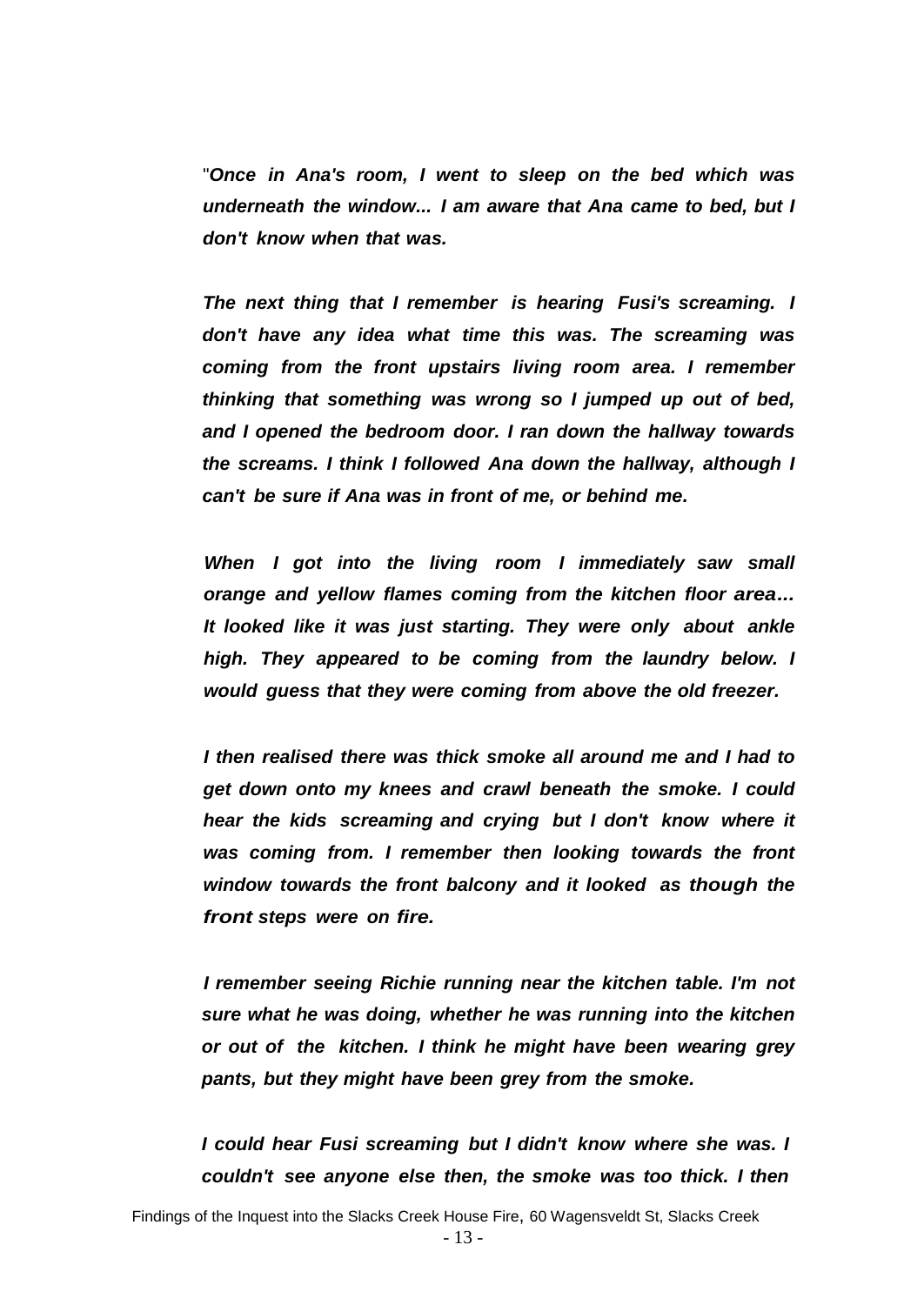*yelled out something like 'Follow me I'm going to break the screen window ... Jump out and jump onto me.' I then crawled back down the hallway, then I went back to Ana's room and I climbed onto the bed and pushed out the flyscreen and I jumped out first storey onto the ground. I turned back and faced the window, but no one came. The fire had already taken the house. The left side of the house was fully on fire. I was calling NETI!!!, RICHIE!!!,ANA!!!, Jump. But no one came out."*

There are some discrepancies in the evidence of the three eyewitnesses. Mr Tau Taufa's account of seeing smoke and immediately racing downstairs and attempting to put the fire before screaming for help is consistent with Mr Lale's recollection of being woken up by Tau yelling something from downstairs. Mr Taufa says that Mr Lale arrived to give him a hand, and the fire just kept on spreading. However, Mr Lale says nothing about helping to put the fire out. The discrepancy is unlikely to be significant, given that they both would have been frantic and distressed by the time Mr Lale got outside. It would be surprising in the circumstances of this tragedy if their recollections of times and of the sequence of events when the house was on fire were identical.

I have quoted at length from the statements and oral evidence of the three survivors in an attempt to convey the extent and trauma of the disaster that was overwhelming them. I find that all of the witnesses who gave evidence were honest and were doing their best to recall what occurred and their involvement in these chaotic and horrific circumstances.

The accounts given by Mr Taufa, Mr Lale and Mr Matauaina of how the fire developed and the rapidity with which that occurred are consistent with the neighbours who witnessed the fire and called '000' and with the first responding police and firemen. This evidence is supported by the expert investigation that followed.

# **DISASTER VICTIM IDENTIFICATION ('DVI') UNIT NOTIFICATION AND RECOVERY/REMOVAL OF HUMAN REMAINS**

Findings of the Inquest into the Slacks Creek House Fire, 60 Wagensveldt St, Slacks Creek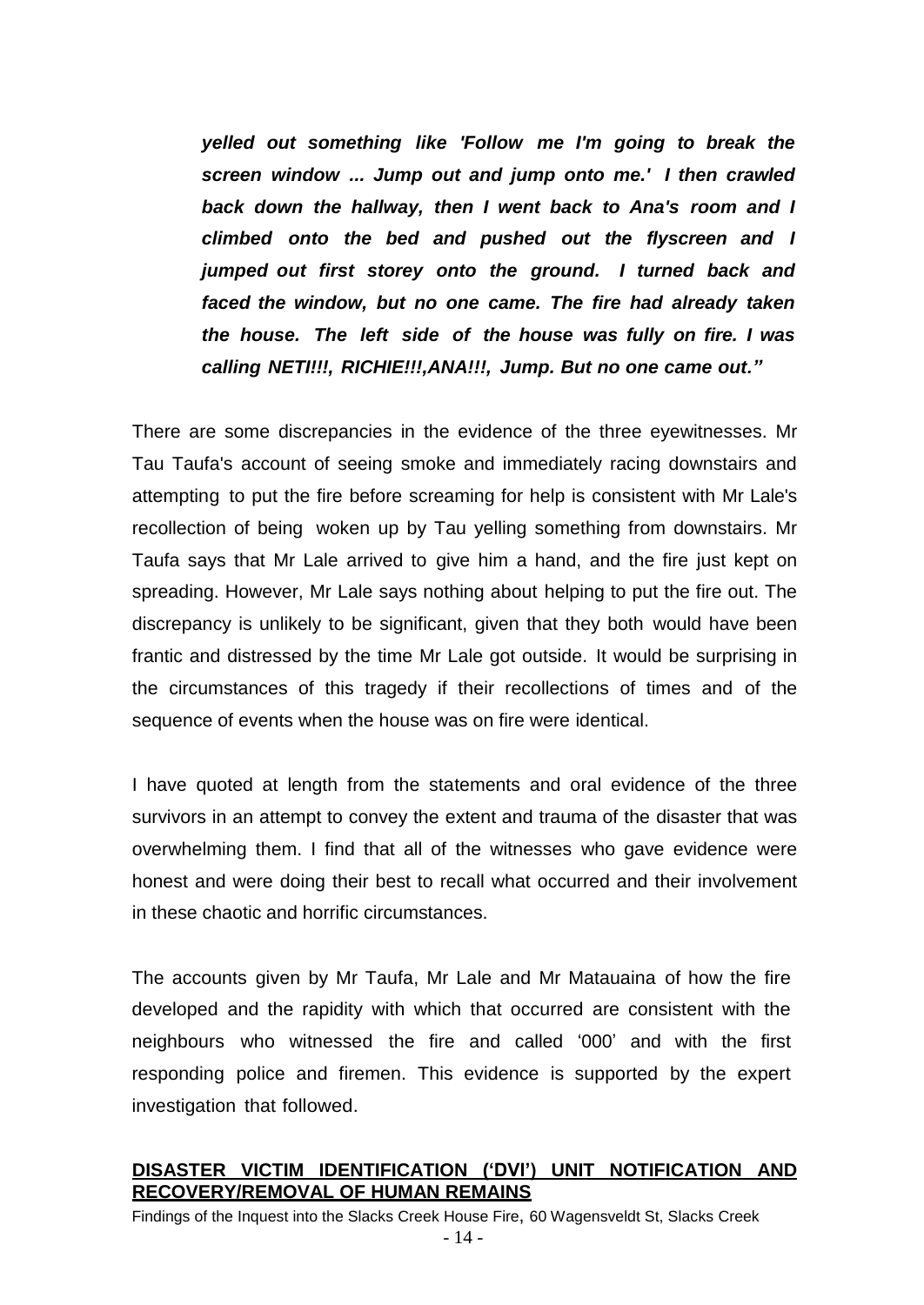At 2:54am on 24 August 2011, State Disaster Victim Identification Co-ordinator, Senior Sergeant Ken Rach was contacted by the Brisbane Police Communications Centre advising of the fire with 11 persons believed to be deceased. A DVI co-ordination Centre was established. A DVI Recovery Team was formed and deployed to the fire scene.

Due to the structural damage caused by the fire, the DVI Recovery Team could not access the residence until a detailed hazard assessment was conducted. The Urban Search and Rescue Unit were deployed to attend the fire scene to strengthen the structure to make it safe for Police to enter. External scaffolding was required to allow access to the upper floor of the dwelling. This process took several hours to complete.

In the afternoon on 24 August 2011, the DVI Recovery Team commenced the removal of human remains from the fire scene. A Human Remains Holding Area was established and human remains were tagged with DVI reference numbers. This process continued through until 26 August 2011. All the human remains located were subsequently transported to the John Tonga Centre, Brisbane.

On 7 September 2011, an Identification Board was convened before the State Coroner, Mr Michael Barnes and Southern Coroner, Mr John Hutton. Coroner Barnes accepted the identification evidence presented by the DVI Recovery Team and associated Pathologists and dental experts.

# **Autopsies**

On 27 August 2011, the recovered human remains were examined at the John Tonge Centre. CT scans were also conducted.

Autopsies were subsequently conducted by Pathologists, Dr Nathan Milne, Dr Philip Storey and Dr Nadine Forde. Dental examinations were conducted by Associate Professor Alex Forrest and Dr Bradley Ross.

Findings of the Inquest into the Slacks Creek House Fire, 60 Wagensveldt St, Slacks Creek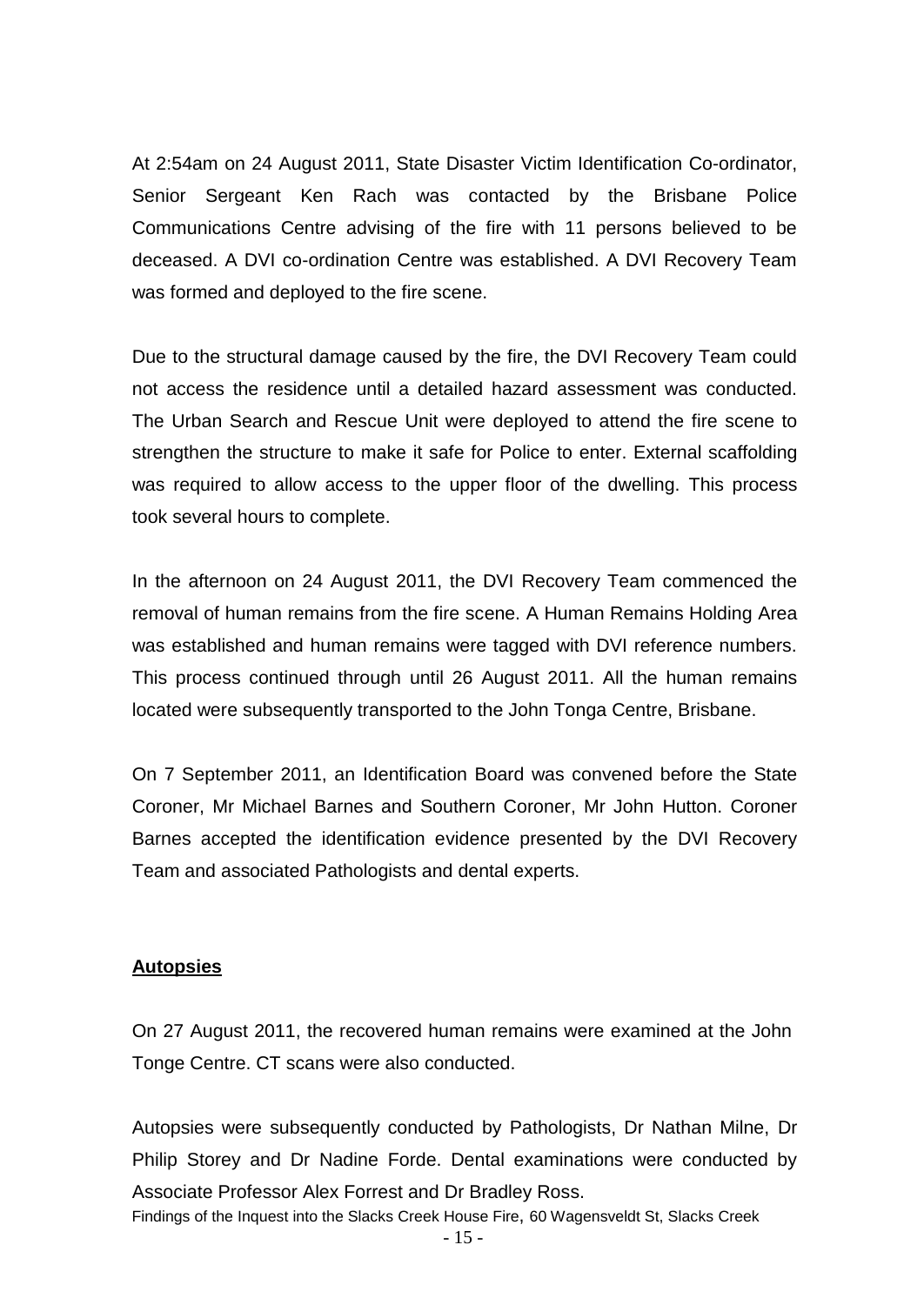#### **Forensic pathologist Dr Nathan Milne**

Dr Milne was one of the three forensic pathologists who conducted post mortem examinations of the deceased. As noted earlier, the cause of death of each those who died was found to be smoke inhalation, caused by or as a result of house fire. Dr Milne gave evidence about the effects of toxic smoke inhalation and how quickly it might operate to disable and prevent a person from escaping from a fire. He considered that given the high death toll it must have been a very intense fire. Loss of consciousness would follow in minutes from smoke inhalation and death would occur within 5 minutes.

# **Cause of Death**

The cause of death for all of the 11 deceased was found to be smoke inhalation caused by house fire.

# **INVESTIGATIONS INTO THE FIRE**

The cause of the fire was been extensively and comprehensively investigated by police and fire investigators.

# **The Area of Origin of the Fire**

The scientific evidence has established that the fire started in the downstairs office in the area of Mr Taufa's desk and close to the area where his burnt desk lamp was found on the floor after the desk itself had been destroyed by the fire.

Findings of the Inquest into the Slacks Creek House Fire, 60 Wagensveldt St, Slacks Creek This is where Mr Tau Taufa had been working during the evening before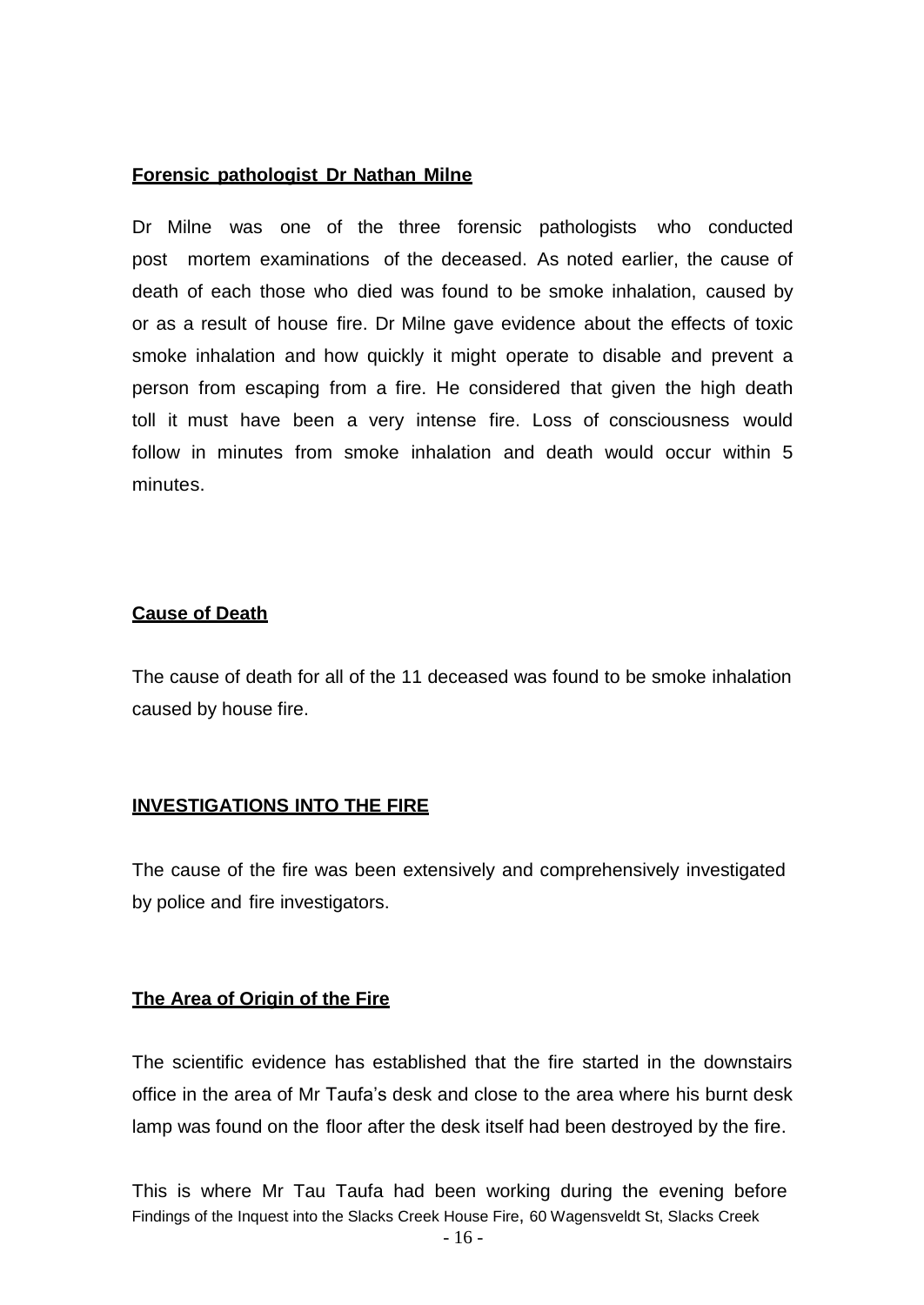leaving the office area and going upstairs to have a bath, while the other occupants of the house were asleep. The fact that, up until a short time before the fire started, he had been working in the area now identified by the investigations as the area of origin, suggests that likelihood that something must have happened associated with him leaving his desk and going upstairs shortly before midnight.

One of the possibilities is that the desk lamp fell over and the fire started when it came into contact with paper on the desk (but the investigation suggests that the lamp was probably upright at the time of the fire). An alternative explanation is that Mr Taufa was smoking and inadvertently left cigarettes alight on the desk. (He did smoke in the office, but his recollection is that he hadn't had a cigarette since about 9pm). Another possibility is that the fire started from an electrical fault in one of the appliances in the office area.

There is no evidence to suggest that the fire was anything other accidental. The investigations have been extremely comprehensive, and the investigators are in agreement that the fire originated in the area close to Mr Taufa's desk.

#### **The cause of the fire**

There were extensive investigations carried out to determine the cause of the fire. In particular, there were a number of tests which focussed on the table lamp as being the direct cause. These tests focussed on the possibility that "over lamping" may have been a cause. "Over lamping" describes using a much higher wattage bulb in say a desk lamp than that recommended by the manufacturer  $-$  for example  $-$  using a 60 watt bulb in a lamp designed for a 20 watt bulb

#### **THE QFES INVESTIGATION**

Findings of the Inquest into the Slacks Creek House Fire, 60 Wagensveldt St, Slacks Creek The lead agency investigating the fire was the QPS. Mr Bardell was the QPS Scientific Officer in charge of the investigation. He described the meticulous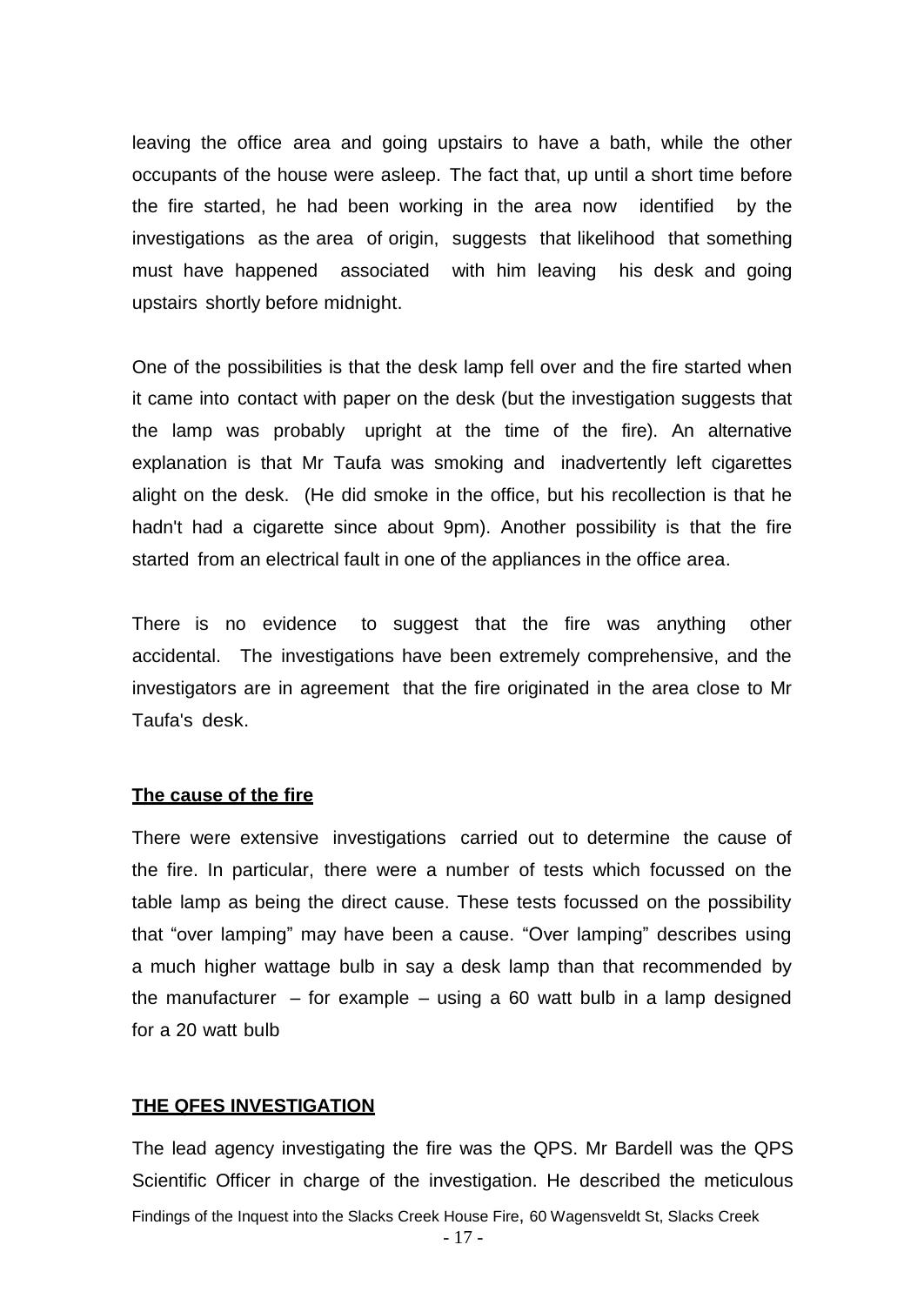steps that were undertaken to shore up the house and preserve the evidence. He also described the fire scene in detail with the aid of the 3D interactive imaging system. This included the various smoke patterns, which the investigators identified. Mr Bardell confirmed the source of origin of the fire was the downstairs office, more specifically at Mr Taufa's desk.

The chief fire investigator co-ordinating the QFES response was Inspector Bernard Nunn. Four other QFES officers assisted him. The QFES investigators and the QPS investigators worked collaboratively with the QPS in investigating the fire. The investigation at the scene was carried out from 01:22:00 on 24 August 2011 and ceased at or about 16:30:00 on 27 August 2011.

Further, assistance was provided from Electrical Safety Office ('ESO') Inspectors and from Petroleum and Gas Inspectors.

Following the scene investigation, a desk lamp was identified as being close to the source of the origin of the fire. As a result a number of test burns were conducted at the QFES, School of Fire and Emergency Service Training Live Fire Campus to simulate possible scenarios. Further, as Mr Taufa was a smoker, a cigarette test was carried out. The tests were conducted to see if an ignition source for the fire could be identified. Mr Bardell, the QPS Scientific Officer and Mr Porritt, the ESO Inspector were present at Whyte Island for the testing.

Investigators were aware the manufacture's recommendation for the lamp was a 40 watt bulb. Further, that Mr Taufa thought it was around a 40 watt bulb in the lamp at the time of the fire. Mr Taufa did not know what sort of bulb it was other than that the wattage was around 40 watts.

QFES Fire Investigator, Craig George completed a report in relation to the test burns. He refers to three lamp tests. Whilst the third lamp test in his report refers to a 30 watt reflective bulb, it has been established the testing for the third lamp test had actually been carried out on a 60 watt reflective bulb. Mr George has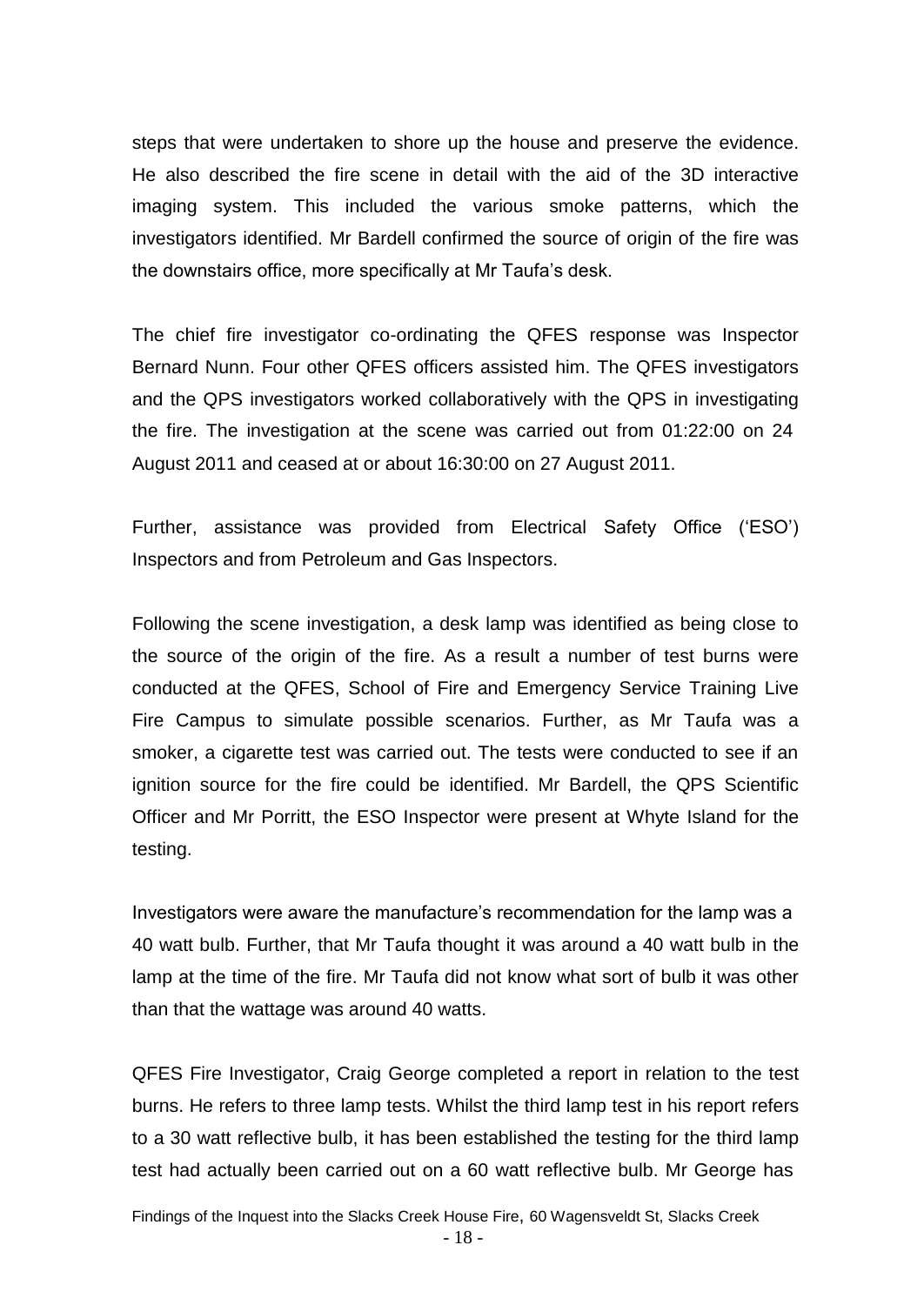since left the QFES. As Mr Hemphrey, the current State Fire Investigation Unit Manager was present during the tests he was able to provide evidence at the inquest on the tests conducted.

The testing showed the shortest possible ignition could be achieved during the testing was seven minutes with flashover achieved after one hour and seven minutes.

Inspector Nunn produced a report on his 'Findings of the Fire Investigation'. It is included as section 13 in the Queensland Fire and Emergency Services – Coroners Report. The 'Findings of the Fire Investigation' report was completed on 14 November 2011. Inspector Nunn concluded the fuel load was extremely high due to the total quantity of combustible contents of the building. He noted this was due to the large number of people residing at the premises at the time the fire commenced.

In evidence, former QPS Scientific Officer Bardell advised he undertook some of his own test burns after the QFES investigation was complete in order to clarify his own hypothesis that the cause of the fire was due to the possibility of over lamping. Mr Bardell completed some experiments out the back of the Coomera police station and filmed the tests. In his experiment, when the lamp bulb came into direct contact with the paper, there was a quick ignition.

In addition, Mr Bardell explained the concept of 'flashover'. 'Flashover" occurs when the build up of gasses and unburnt combustibles (smoke) at ceiling height reaches a critical temperature and this in turn causes all fuel (combustible material) in the room to ignite. This can occur in a compartment fire, as this was, as quickly as two minutes depending on the room size and fuel load. Mr Bardell said once ignition of the fire had started in the downstairs office, due to the significant fuel load, 'flashover' would have occurred quickly. He says this is consistent with what Mr Taufa observed although not entirely consistent with the conclusion reached by Mr George following the original QFES test burns.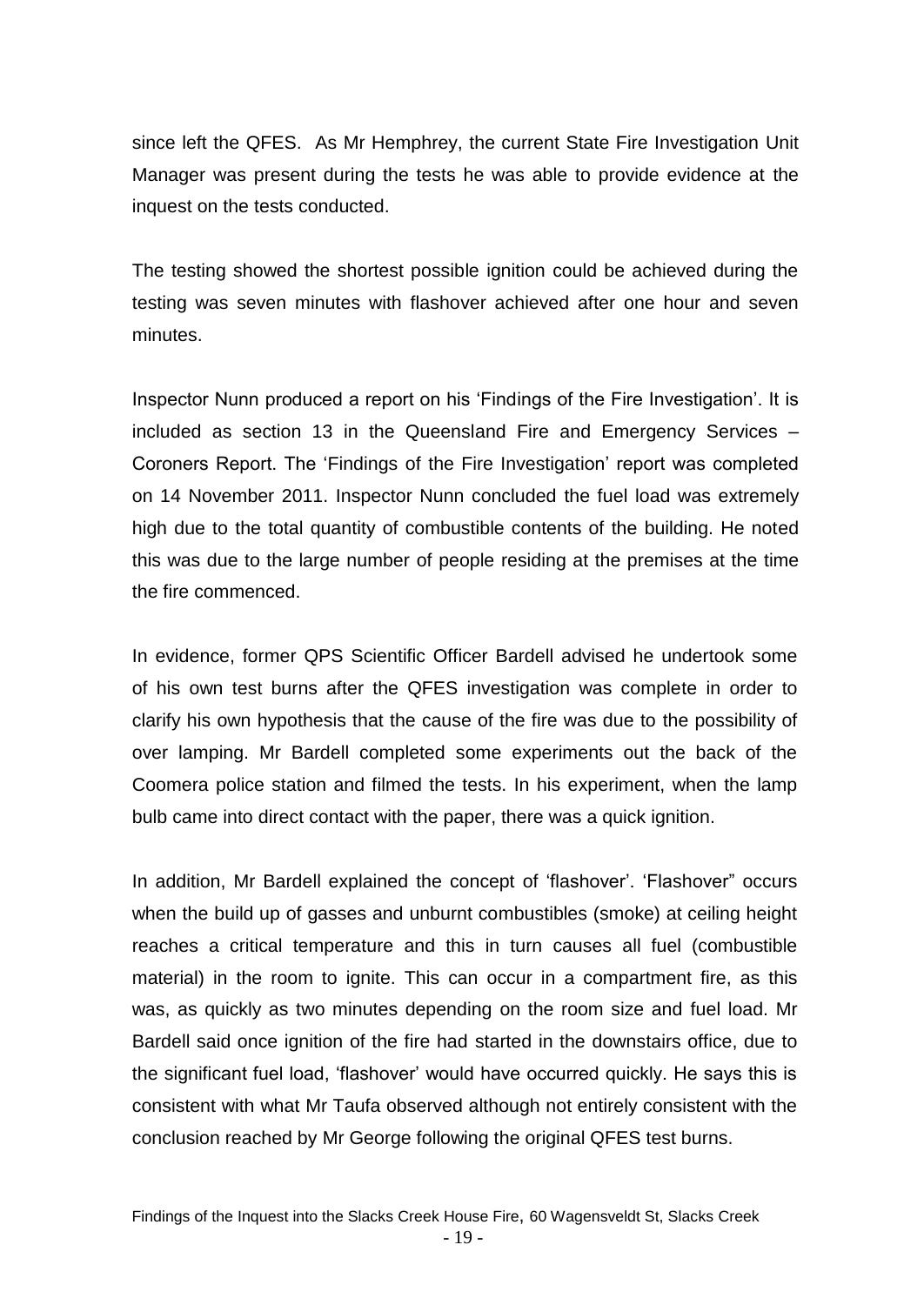As a result of Mr Bardell's rudimentary testing and the evidence he provided at the inquest, QFES arranged for Fire Investigator Hemphrey to undertake some further testing in collaboration with a QPS Scientific Officer under more controlled conditions. The tests included a number of scenarios with different watt bulbs.

Other than an increase in temperature, those tests with the lamp in 'normal' upright position using a 60 watt bulb did not show anything out of the ordinary. Those tests conducted with the lamp laying on a flat piece of paper only showed some discolouration of the paper. The tests which attempted to emulate the lamp upside down in a waste paper basket of paper, triggered ignition. This is consistent with the testing Mr Bardell undertook and the original testing undertaken by Mr George. However, importantly, ignition occurred with both a 40 watt bulb (at 13 minutes) and 60 watt bulb, regardless of type (at 6 around minutes). There was no conclusive indication that ignition was as a result of over lamping. The key consideration in causing ignition appears to have been the direct contact of the paper with the lamp bulb.

Mr Hemphrey explained there are a number of variables in this fire which investigators were not aware of. The original testing was carried out with the best information available. In evidence, Mr Hemphrey advised they had no knowledge of the lay out of the desk or type of paper on the desk except for that information provided by witnesses. For example, they had no photographs of the room prior to the fire. Mr Hemphrey said there should not be too much significance paid to the greater than one-hour flashover achieved in the original QFES test burns. He says the testing was very subjective and would depend on the smallest spacing variation of the paper or furniture in the room to determine how fast the fire would travel. He explained in investigations he regularly carries out, flashover generally occurs within seven minutes. He said any number of variables would impact on how quickly it will take a fire to reach flashover after ignition. For example he referred to the woven matting which was hanging on the wall as decoration downstairs and said that if the woven matting on the wall ignited and fell on a couch cushion or office chair that would generate a lot of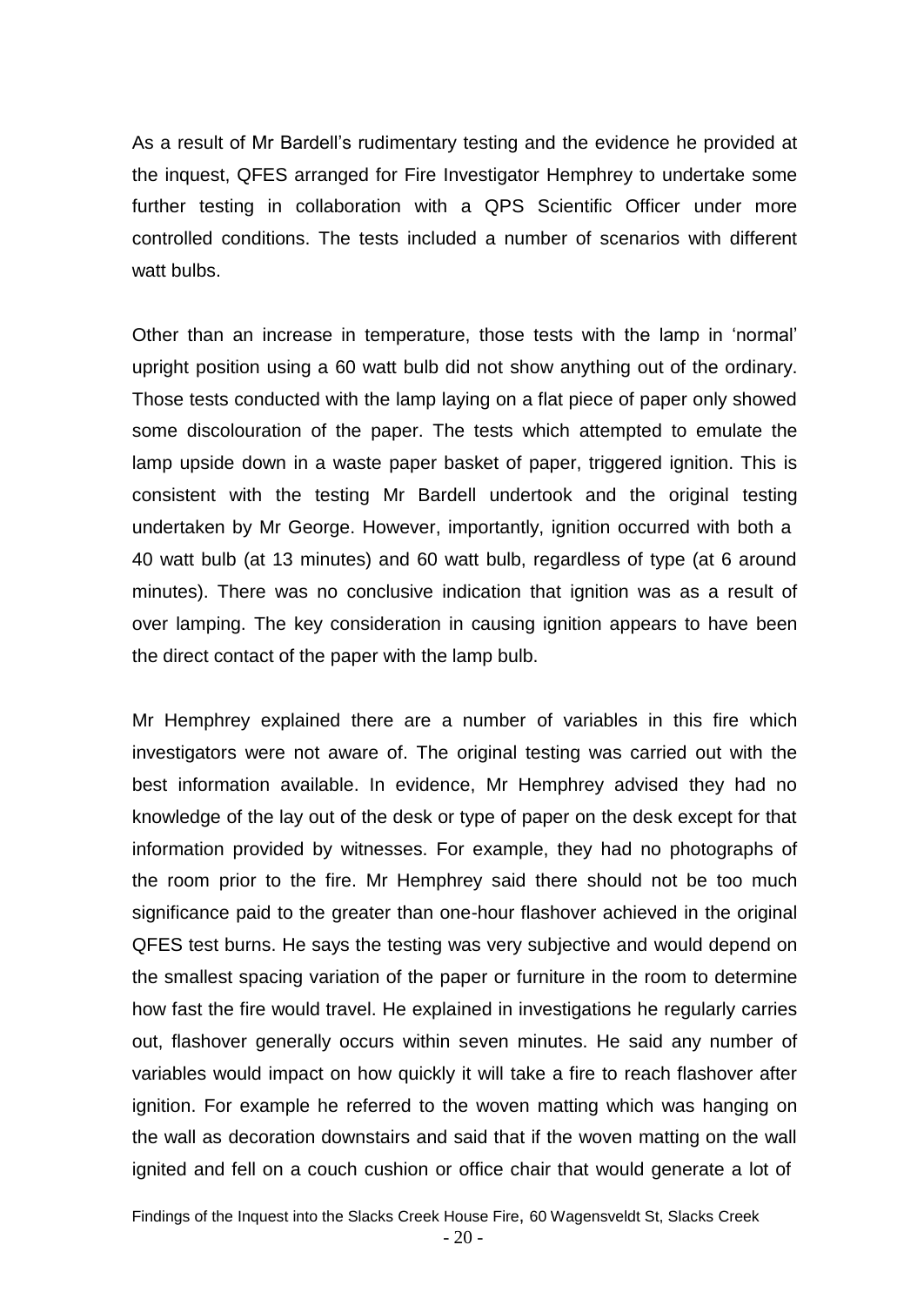heat very quickly due to those products being predominantly made up of polyurethane, a petroleum based product.

Mr Hemphrey had the benefit of reading the reports of Mr Bardell and Mr Porritt prior to giving evidence. This included the testing carried out by the University of Queensland on behalf of the ESO (this is the report in which the investigators concluded that the evidence suggests the lamp was standing upright throughout the hottest period of the fire, and was only knocked over after temperatures had fallen below the melting point of copper.

Mr Hemphrey was able to obtain ignition with the lamp fitted with a 60 watt pear-shaped incandescent globe when the lamp was inverted in a waste paper basket with the globe in direct contact with crumpled paper. However, despite all of the testing and hypotheses that have been canvassed in relation to the cause of the fire by the various agencies, Mr Hemphrey is of the opinion the cause of the ignition of the fire remains undetermined.

# **STATE CRIME OPERATIONS COMMAND ARSON INVESTIGATION UNIT**

Evidence was given by Detective Sergeant Garth Price of the State Crime Operations Command Arson Investigation Unit, which provided assistance to the police scientific examiners led by Sergeant Bardell and QFRS Fire Investigation Officers. There was no evidence found to indicate the fire was deliberately lit.

# **ELECTRICAL SAFETY REPORT**

Mr Carl Porritt and other electrical safety inspectors carried out an examination of all electrical appliances in and around the area of origin of the fire. Mr Porritt prepared an Electrical Safety Office Report entitled "Technical examination of Electrical Equipment located at 60 Wagensfeldt Street, Slacks Creek" (Exhibits E29). The electrical safety officers worked in cooperation with QFRS Fire Investigation Unit headed by Inspector Bernard Nunn.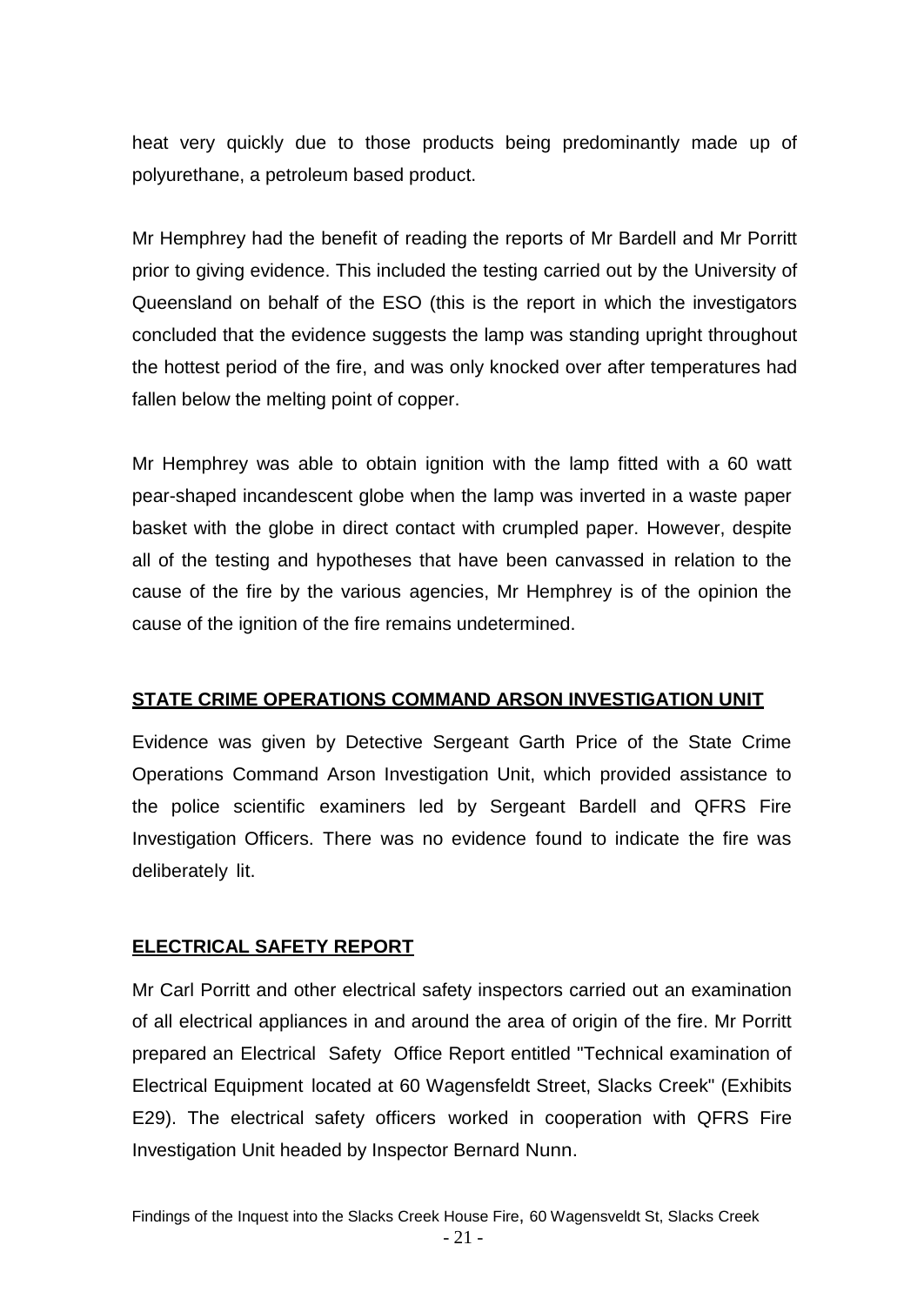The purpose of the investigation by electrical safety officers was to establish whether electricity was a possible source of ignition. The examination of the incident location for possible electrical causes failed to positively identify any part of the electrical installation or electrical equipment that may have provided a source of electrical ignition. However, the intensity of the fire in the area or origin may have destroyed some of the evidence and therefore an electrical cause is unable to be eliminated. The study of the equipment located within the remains of the dwelling did not locate any electrical equipment that displayed any electrical activity that could be associated with a source of ignition of the fire.

The damage to the desk lamp, although no electrical activity was clearly identified, demonstrated that the temperature of the fire was highest in the area immediately surrounding the table upon which the desk lamp was found - the desk lamp was located within the hottest area the fire reached in the dwelling.

Further, the lack of remains of the fixed wiring in the office area and the position of the electrical circuit protection devices supports that the fire's initial evolvement was in the front of the office area.

The incorrectly protected fixed wiring (incorrect rated fuse wire located in the distribution board) has the potential to allow an electrical fault to develop or go undetected. No fault was identified as the fire damage to the area of origin had melted many of the copper conductors leaving no evidence of an electrical fault burning through the wire insulation and causing a short circuit to occur. While no electrical activity was conclusively identified, the severity of the damage in the area of origin made an electrical source of ignition unable to be determined or excluded.

The electrical safety investigators sought an independent assessment of the desk lamp from the University of Queensland Materials Performance.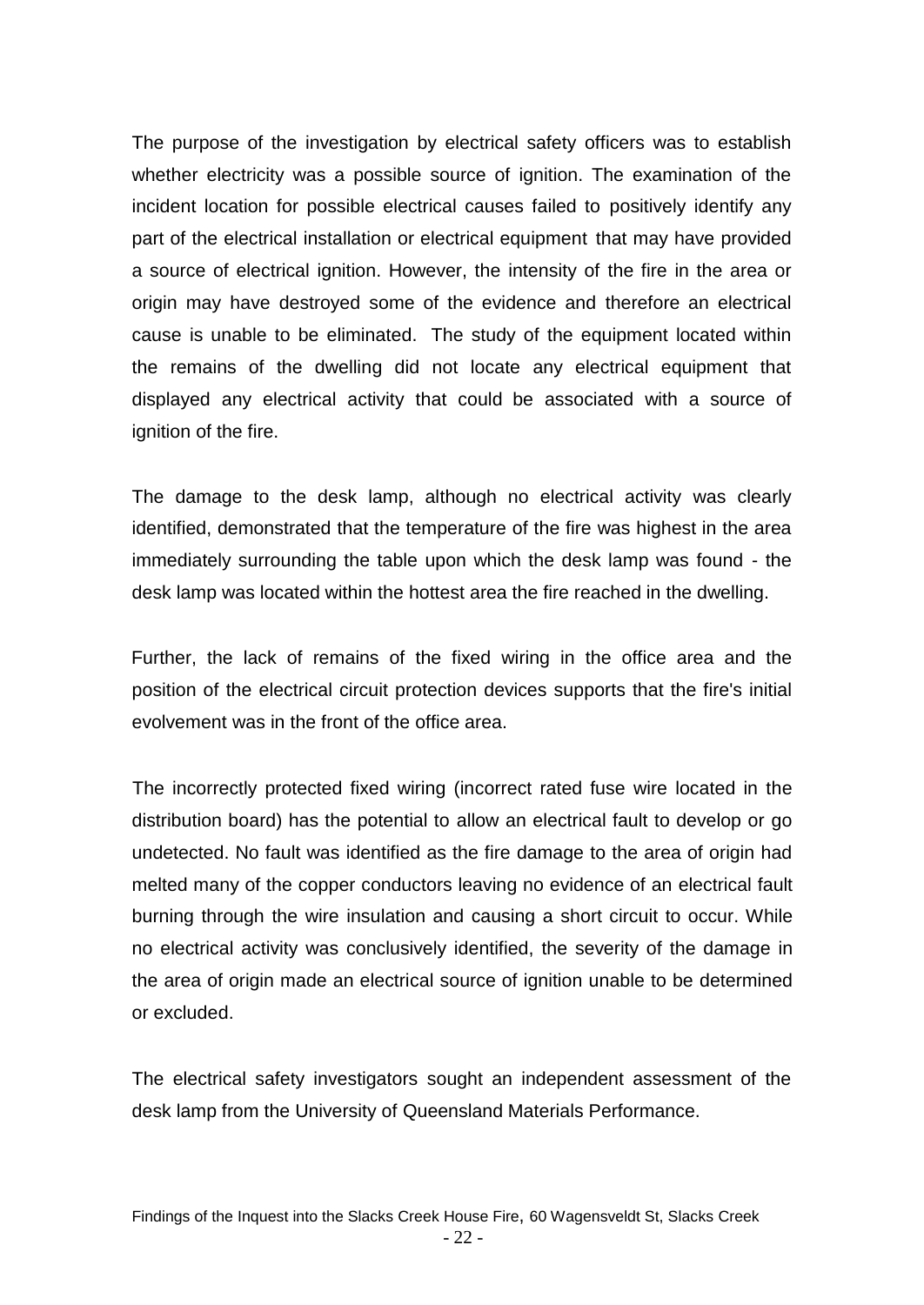### **University of Queensland Material Performance tests**

An inspection of the remains of the lamp was carried out for the Electrical Safety Office by Dr JD Gates of University of Queensland Materials Performance. The examination was a microscopic examination of copper wires to determine if electrical arcing had occurred. The investigation found no physical evidence of such arcing, either prior to or during the fire*.* The testing revealed the copper conductors inside most of the steel tube melted, and the melted copper then deposited on the inside surface of the tube, especially at the bottom. The distribution of the deposit thickness suggests that the lamp was upright during the fire, such that the molten copper from the conductors flowed down under gravity and pooled in the tube near the lamp base. This again calls into question the theory that the lamp had overturned thus coming into contact with paper on the desk and causing ignition.

#### **Cigarettes**

Tests were also conducted with a lit cigarette on top of papers but it selfextinguished after minutes without any discolouration or consumption of the paper or ignition.

#### **Overvoltage**

There was a report that there was an overvoltage incident in a nearby residence on the night of the fire. This was investigated by Energex and it was found that the property where the overvoltage occurred and 60 Wagensfeldt Street were not interconnected but fed from different substations and there were no reports or known incidents of overvoltage in the supply to 60 Wagensfeldt Street.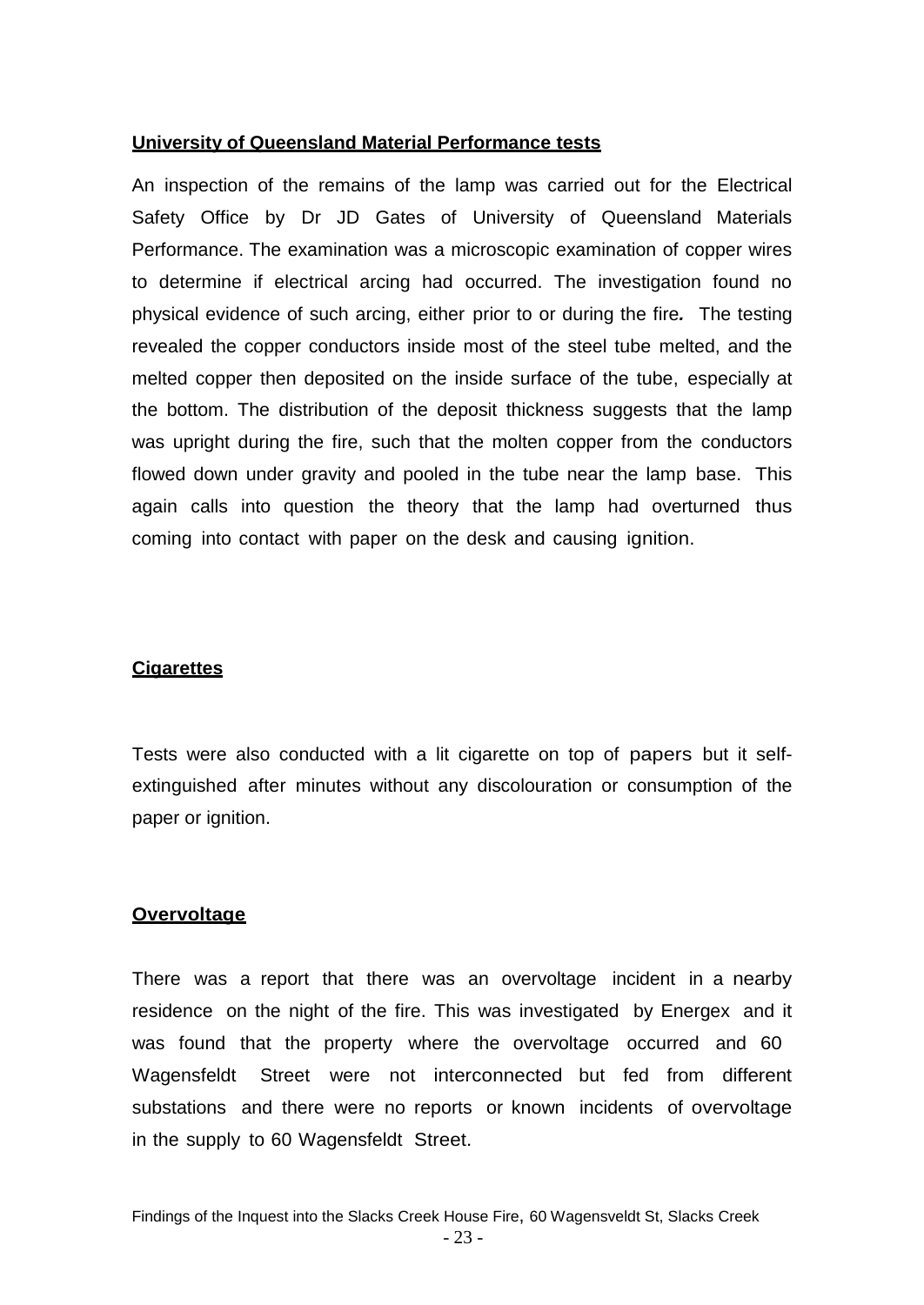#### **Petroleum and Gas Inspectorate**

Mr Bradley Blythe, Senior Inspector of Petroleum and Gas, attended the scene of the fire and conducted an examination of the four gas bottles that had been situated in the downstairs area of the house adjacent to the wall of the office area. They had been subjected to extreme heat, but he determined that they had operated as designed. They had been positioned so as to vent away from the house in the event of a fire and did so.

#### **Insufficient awareness of the dangers of a house fire**

It is not surprising that when Mr Taufa first saw smoke coming through the kitchen floor, his immediate reaction was to investigate the source and, when he saw the fire, to try to put it out. He clearly did not foresee how rapidly the fire would develop or how quickly it would endanger the occupants of the house. Mr Taufa did not attempt to wake the sleeping occupants and evacuate the house as early as he could. I find that he acted as he did because he believed that he could put the fire out with a garden hose, and did not realise that his family were in danger. When he realised that he would not be able to extinguish the fire, he began to shout for his family to get out of the house. But by then the fire had already developed so much that he was unable to get back up the back steps, and when he ran to the front of the house, the front steps were also engulfed in flames.

Findings of the Inquest into the Slacks Creek House Fire, 60 Wagensveldt St, Slacks Creek Mr Lale was woken by Mr Taufa's cries from downstairs. Mr Matauaina woke to the sound of Fusi (Mr Taufa's wife) screaming from the upstairs living area. Both describe a scene of darkness, heat, smoke and confusion inside the house. Mr Lale remembers getting up and hearing Fusi yelling "fire, fire, fire". He says that everyone upstairs was awake. He ran into Fusi in the hallway but could not find his wife and children. He jumped out the window of the bedroom at the back of the original part of the house, but by then the flames were up to the window sill. He thought his family must have got out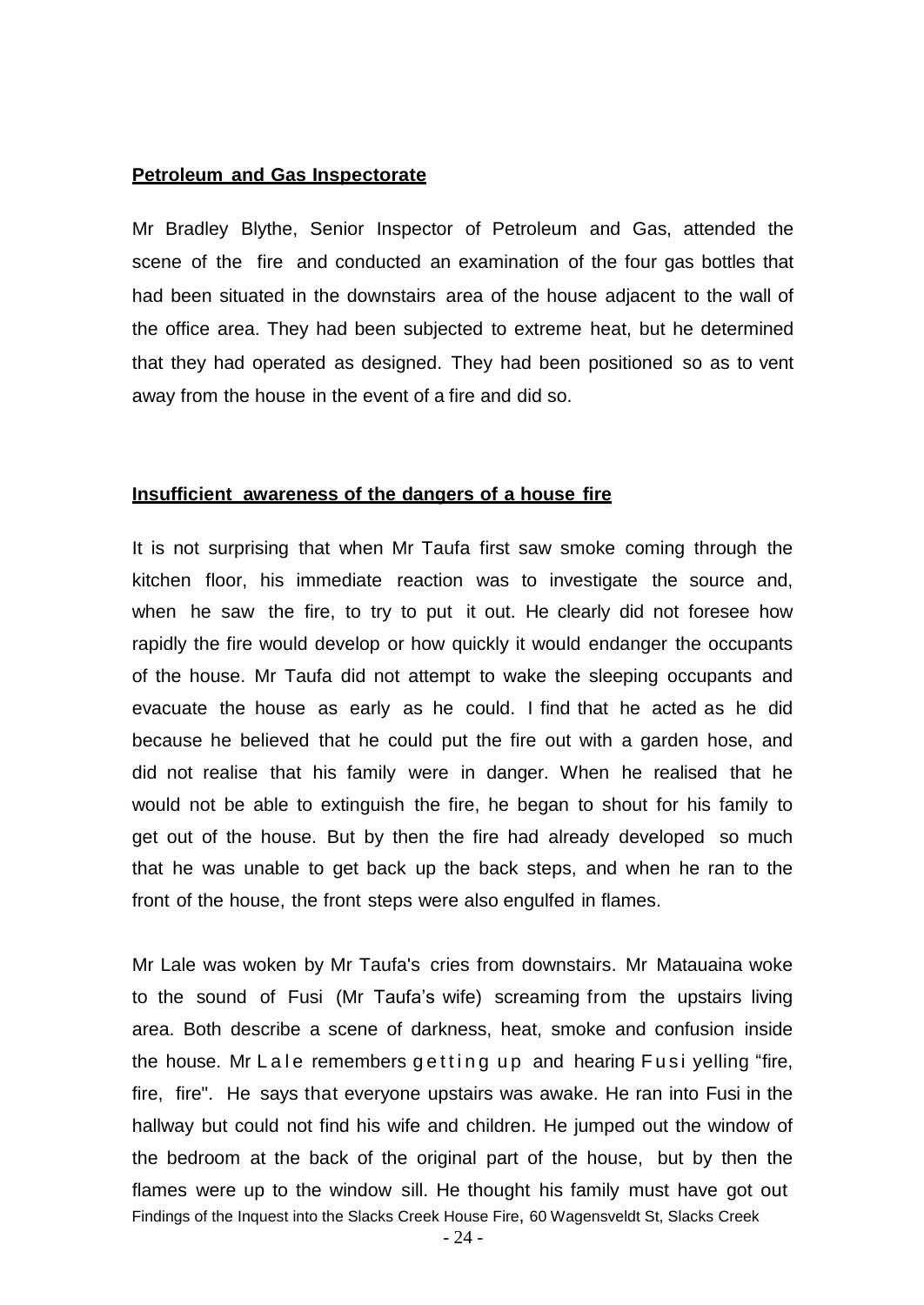before him. Mr Matauaina similarly, could not find anyone; he managed to jump out the front bedroom window, after calling for others to follow him.

Once this particular fire started, it is likely that some or all of the deaths would have been prevented if the sleeping occupants had been quickly awoken and had realised that they needed to leave the house as quickly as possible. The optimal way in which that could have occurred would have been if M r Taufa had tried to wake them as soon as he first saw smoke and working smoke alarms had been activated. The QPS Scientific Examinations Report records that seven of the deceased were found in Bedroom 1 in the rear extension of the house (behind the kitchen and adjacent to the back steps). Three were found in Bedroom 4 and one in Bedroom 5.

#### **Lack of working smoke alarms**

The Coronial Report by Det. Sgt Egart concludes that smoke alarms were either not present in the dwelling or were not maintained. There was no evidence of any working smoke alarm in the house, and no witness gave evidence of hearing a smoke alarm at the time of the fire. Mr Taufa gave evidence that there was one on the ceiling in the hallway between the bedrooms in the front part of the house, but it had gone off and someone had turned if off. He thought this had happened in the 1990's. Tracey Taufa gave evidence of another smoke alarm in the kitchen but there is a clear inference that, if there was one there it was not in working condition. None of the surviving occupants of the house suggested t hat smoke alarms had been maintained.

Findings of the Inquest into the Slacks Creek House Fire, 60 Wagensveldt St, Slacks Creek The existing legislation at the time required the owner of a domestic dwelling to install at least one smoke alarm per level, and also required a lessor of a domestic dwelling to replace a smoke alarm at the end of its service life. Mr Tau Taufa's son, Sione Taufa, was legally the owner of the house, but did not live there at the time of the fire. His evidence was to the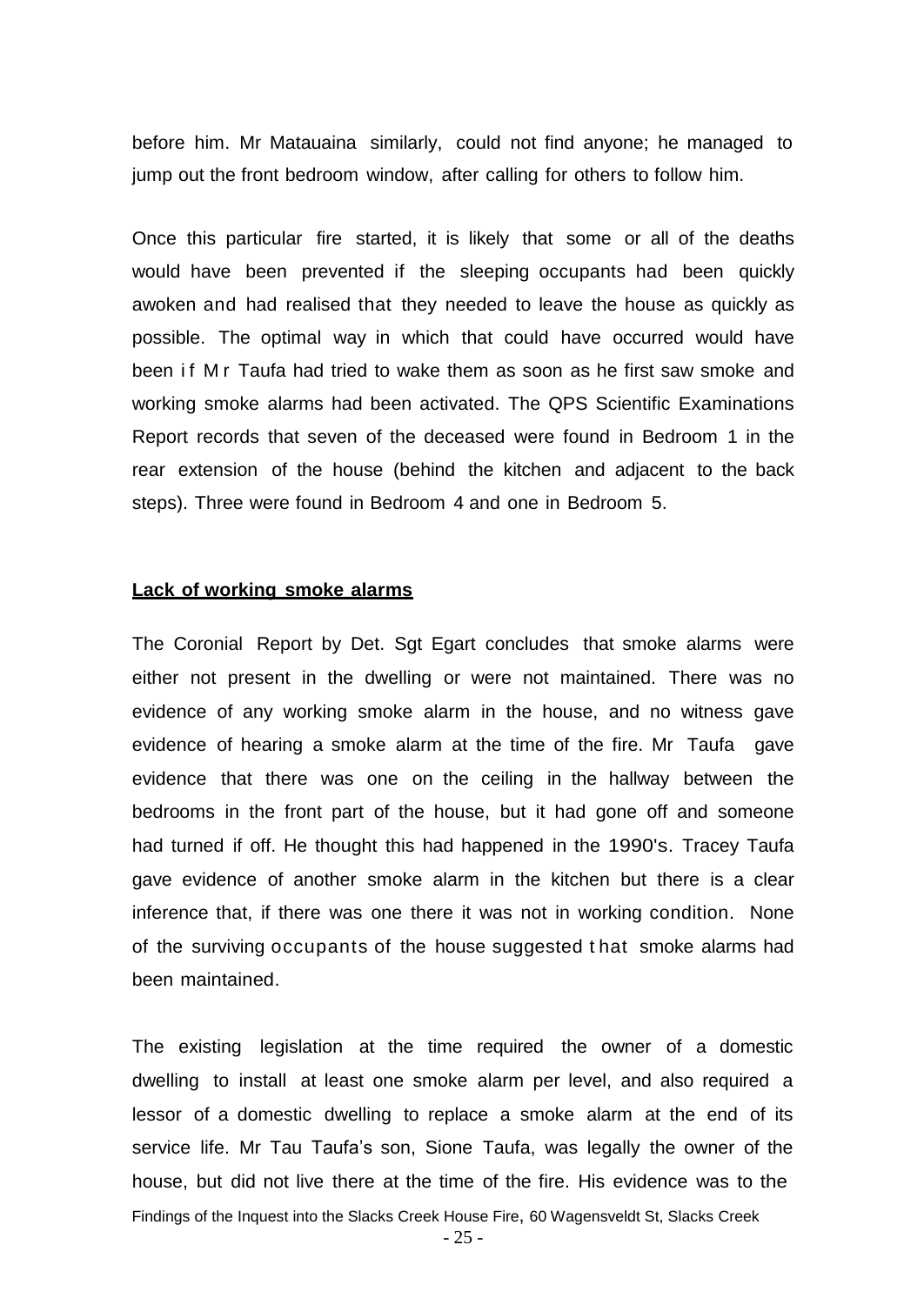effect that although he owned the house and did work around the house for his parents, the practical responsibility for the upkeep of the house remained with his father as it had always done.

It seems likely that none of the people who lived in the house at the time of the fire were aware of the legislative requirements. Although the adults most likely knew the purpose of smoke alarms, they were not necessarily aware how critically important they could be, particularly when people are asleep.

# **Formal Findings S.45**

I find that Fusi Kalau TAUFA age 57, Teukisia Jeanette LALE age 42, Anna Malaia TAUFA age 23, Jeremiah LALE age 17, Lini Paul LALE age17, Adele Tapanese LEE age 15, Jeanette Lafoia LALE age 13, Selemafi Letoia LALE age 9, Richard Steven LALE age 7, La'haina Uheina TAUFA age 6 and Kalahnie Fusikalau Fiavaii TAUFA age 3, died at about 12.10am on 24 August, 2011 at 60 Wagensfeldt Street, Slacks Creek. They died after being trapped in their home which was consumed by fire. The cause of death in each case was smoke inhalation. I find there is no evidence to suggest this fire was deliberately lit. I am not able to conclude on the balance of probabilities the exact cause of the fire. I find that the origin of the fire was the downstairs office in the close vicinity of the desk.

# **CORONER'S COMMENTS**

Section 45 and 46 of the Act provides for the comments a coroner may make:

# **46 Coroner's comments**

- (1) A coroner may, whenever appropriate, comment on anything connected with a death investigated at an inquest that relates to  $-$ 
	- (a) public health or safety; or
	- (b) the administration of justice; or

Findings of the Inquest into the Slacks Creek House Fire, 60 Wagensveldt St, Slacks Creek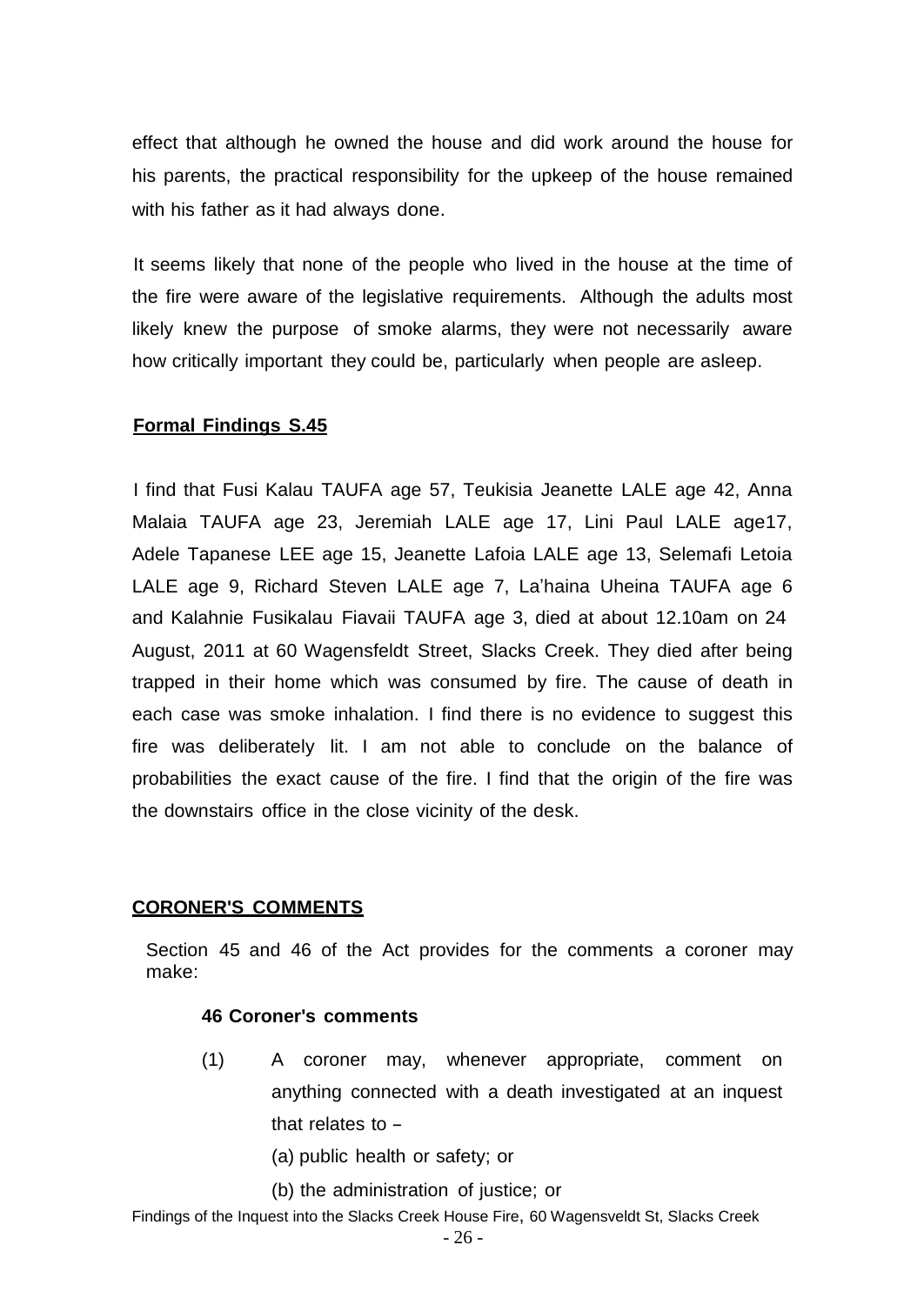- (c) ways to prevent deaths from happening in similar circumstances in the future.
- (2) The coroner must give a written copy of the comments to -

(a) a family member of the deceased person who has indicated that he or she will accept the document for the deceased person's family; and

- (b) any person who, as a person with a sufficient interest in the inquest, appeared at the inquest; and
- (c) if the coroner is not the State Coroner the State Coroner; and
- (d) if a government entity deals with the matters to which the comment relates -
	- (i) the Attorney-General; and
	- (ii) the Minister administering the entity; and
	- (iii) the chief executive officer of the entity; and
- (e) if the comments relate to the death of a child
	- (i) The family and child commissioner; and
	- (ii) the chief executive (child safety)
- (3) The coroner must not include in the comments any statement that a person is, or maybe –
	- (a) guilty of an offence; or
	- (b) civilly liable for something.

#### **RECOMMENDATIONS**

Findings of the Inquest into the Slacks Creek House Fire, 60 Wagensveldt St, Slacks Creek Whilst there were two smoke alarms in the upstairs section of the house (one in the kitchen and one in the hallway), neither were working and none of the numerous witnesses who were interviewed by the QPS, or the first two QPS Officers on scene, heard smoke alarms activated at the time of the fire. I find there were no working smoke alarms in the premises at the time the fire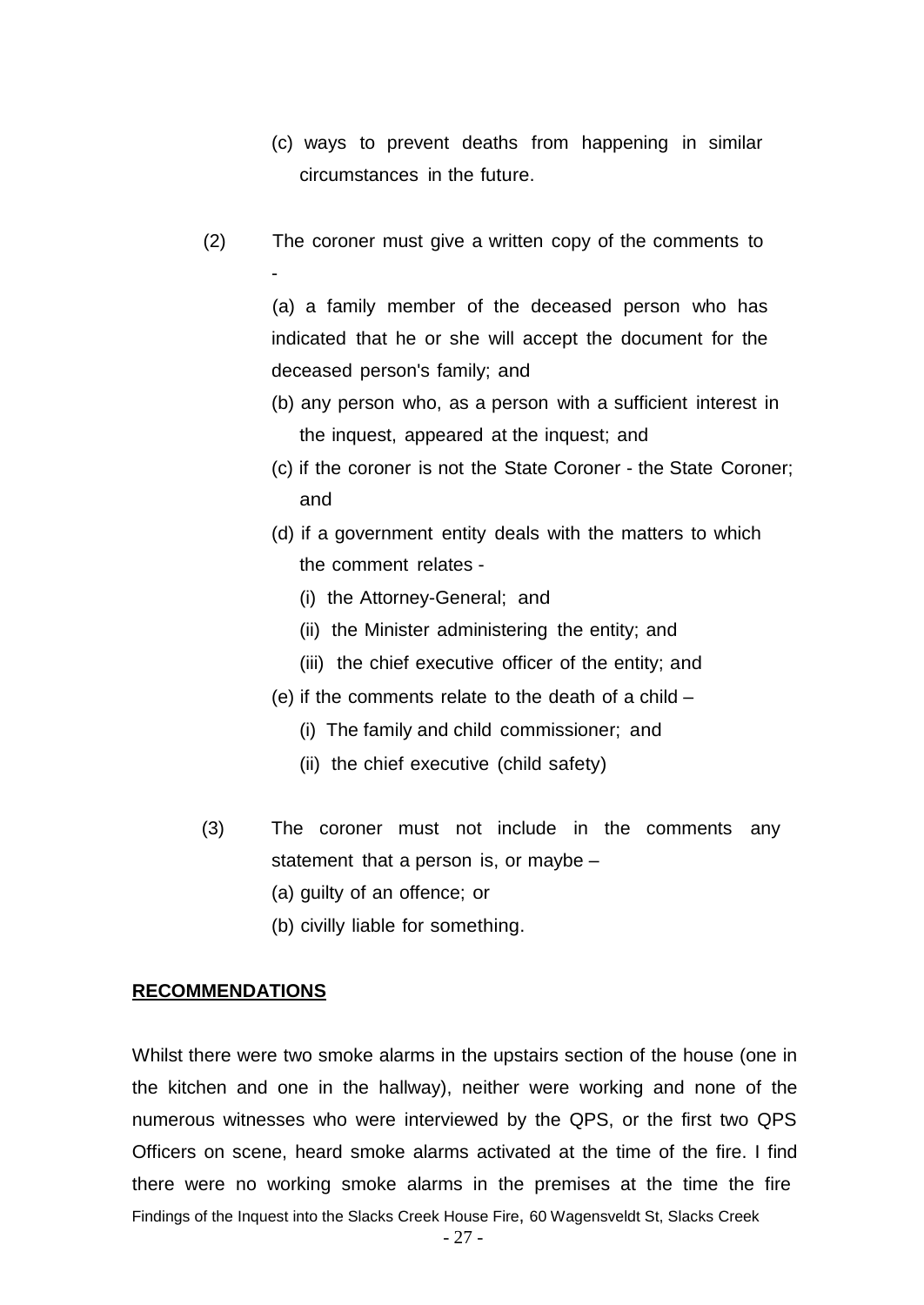commenced. I find also that had the smoke alarms been working there was a reasonable prospect that some or all of the victims could have escaped. Any working smoke alarm, be it Ionisation or Photoelectric, would most probably have saved lives.

The QFES made a number of recommendations concerning increasing the current legislative requirements regarding smoke alarms. This was expanded on in a detailed statement provided by Chief Superintendent, Neil Reid.

Mr Reid described the difference between an Ionisation and a Photoelectric smoke alarm and explained why the QFES is of the view the Photoelectric smoke alarm is superior. Photoelectric smoke alarms are compulsory in commercial premises. In essence, the photoelectric alarm responds more quickly to a broader range of fires and is less likely to cause false alarms (meaning people are less likely to interfere with them).

Mr Reid also emphasised the importance of smoke alarms being interconnected, preferably hard wired. The interconnection of smoke alarms means when one alarm operates they all trigger. This provides a loud warning to more parts of the home than would be possible with a single alarm. Mr Reid explained it was important to consider the placement of alarms. In particular, the need for smoke alarms in the bedrooms due to a closed bedroom door limiting the occupant hearing an alarm.

Mr Reid set out QFES suggestions in relation to possible changes to the smoke alarm requirements in domestic dwellings. A domestic house fire occurs in Queensland every 4.7 hours. Every effort should be made by government to prevent such a tragedy occurring again. The recommendations suggested by QFES and made by me as part of this inquest will lead directly to lives being saved if they are implemented. The measures recommended are easily put in place at little cost when compared to other household luxuries that are now considered normal household expenses such as flat screen televisions and the like.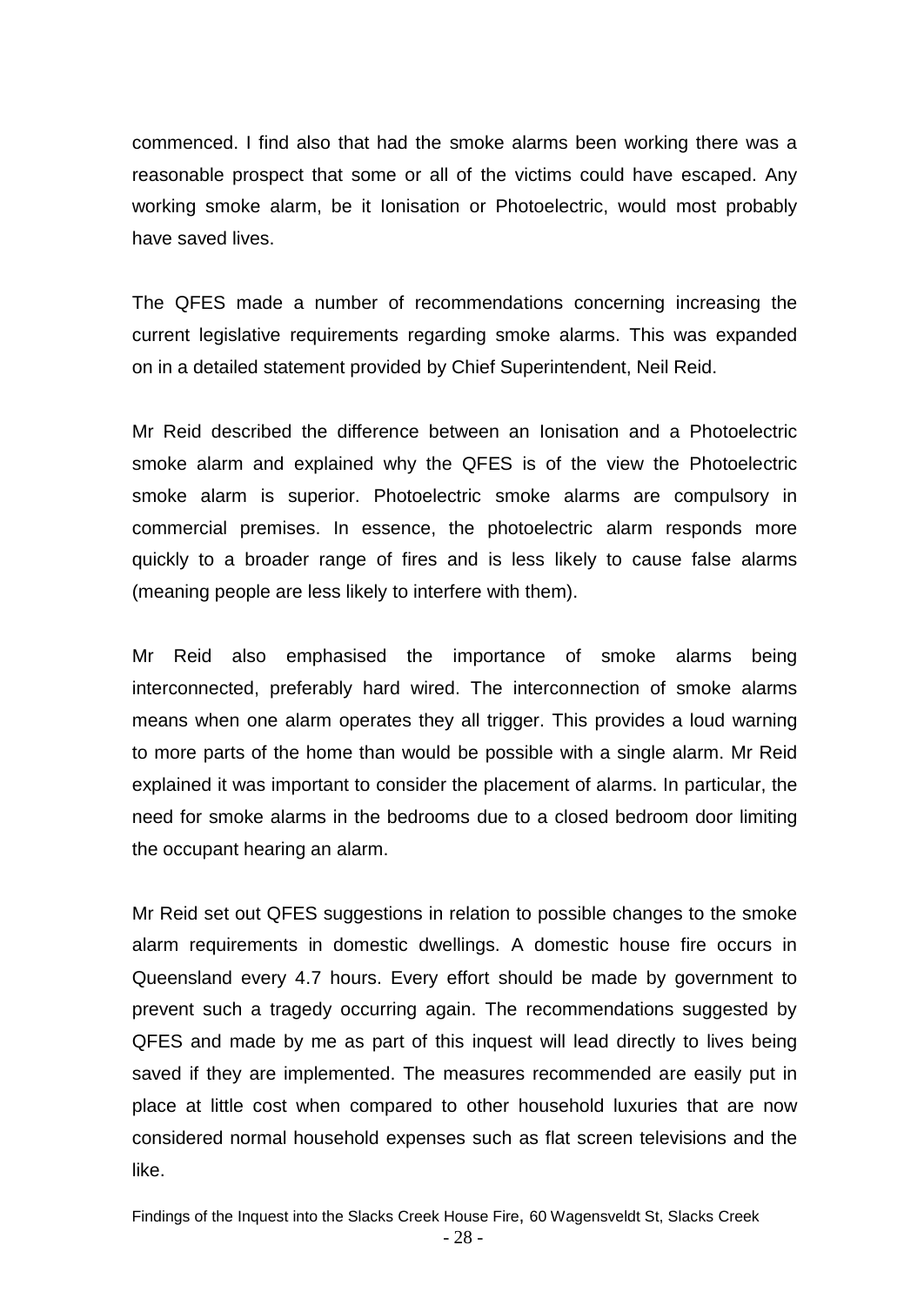Legislation should be put in place as soon as possible the effect of which is such that all places where people sleep should be provided with early warning of a fire occurring at a sound level capable of waking them. That is a minimum of 75 Decibels at the bed head. To enable this to be achieved the legislation should provide:-

- That as a minimum in all areas of a building where people sleep, **approved smoke alarms** are installed:
	- a) in any storey containing bedrooms
		- i. between each part of the dwelling containing bedrooms and the remainder of the dwelling and in every bedroom; and

ii. where bedrooms are served by a hallway, in that hallway, and

- b) in any other storey not containing bedrooms, and
- c) in the case where there is more than one alarm required they shall be interconnected by hard wiring where possible and by wireless signal where hard wiring is impractical.

The above implementation should take a staged approach to allow homeowners to prepare for the changes. After the commencement of the legislation, homeowners are required to ensure the new legislative requirements are met in the following circumstances:

> · If a dwelling does not have smoke alarms, or does not have smoke alarms that comply with the current legislation, the new legislative requirements must be met immediately [*or alternatively, within a stipulated period of grace of, say, 6 or 12 months*];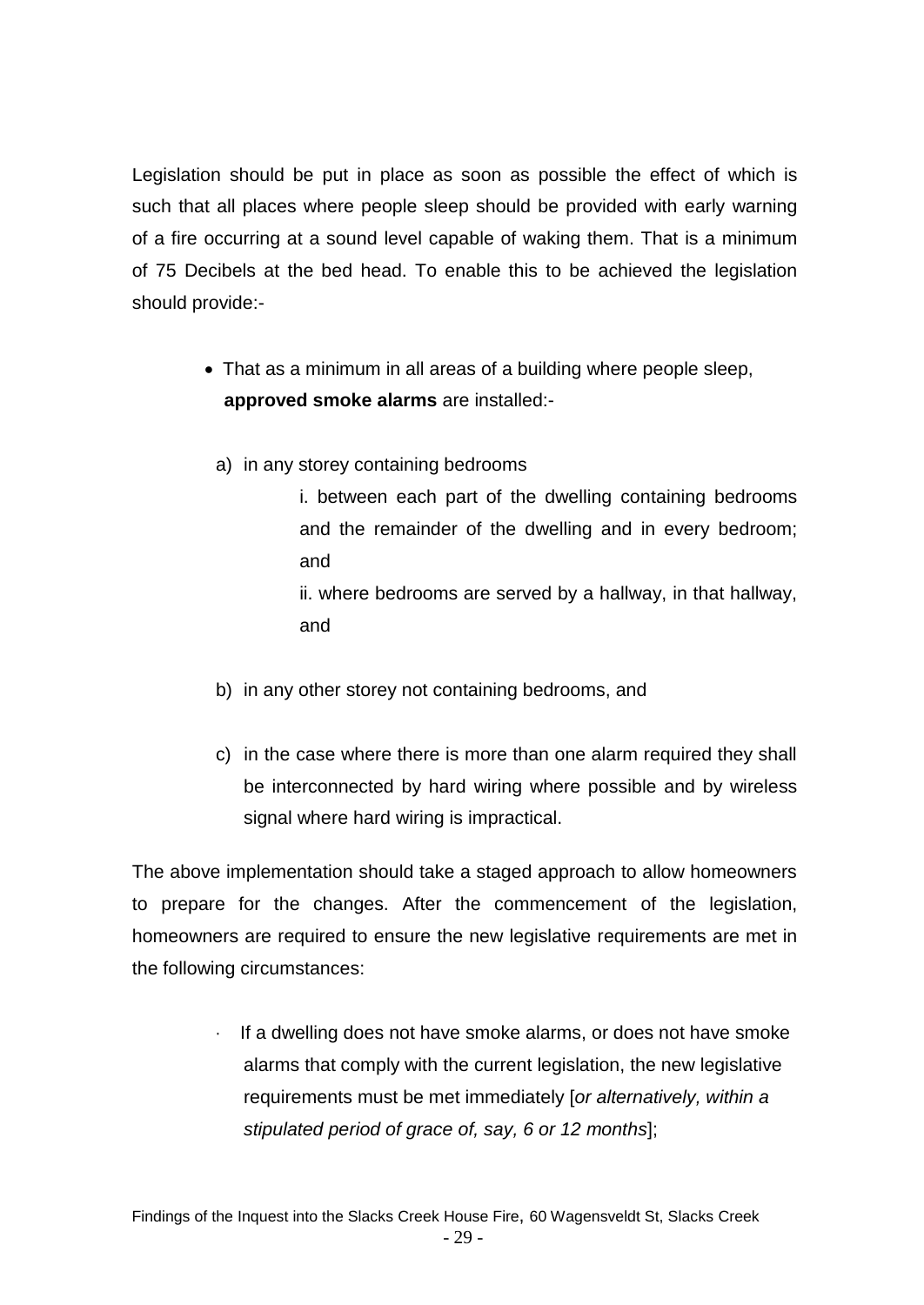- · When smoke alarms cease to operate when tested or are at the end of their useful life (10 years from manufactured date);
- · If the owner enters into a contract to sell the dwelling, the day before the date of settlement;
- · With respect to rental properties, before any new tenancy commences, and within 12 months of the commencement of the legislation in the case of existing tenancies.
- · The current legislative requirements continue to apply until the new requirements are met in accordance with this staged approach.

An **approved smoke alarm** for these purposes means a photoelectric type smoke alarm that complies with Australian Standard AS 3786(Smoke Alarms) and:

- a) If installed in a newly constructed domestic dwelling, is a 240 volt hard wired smoke alarm, or
- b) If installed in an existing domestic dwelling in addition to, or replacing existing smoke alarms, a 240 volt hard wired smoke alarm where access is available to the ceiling space or, otherwise, a 10 year lithium battery smoke alarm which is interconnected wirelessly, to all other required smoke alarms in the dwelling. It is important that all smoke alarms are interconnected so that if one alarm is triggered all the remaining alarms also operate. This will only be possible if all alarms are the same type and are compatible with each other.

It is also important to say that smoke alarms are only part of the process to ensure people escape to a point of safety from their burning home. A practiced Escape Plan is the other critical component of safe evacuation. It is also